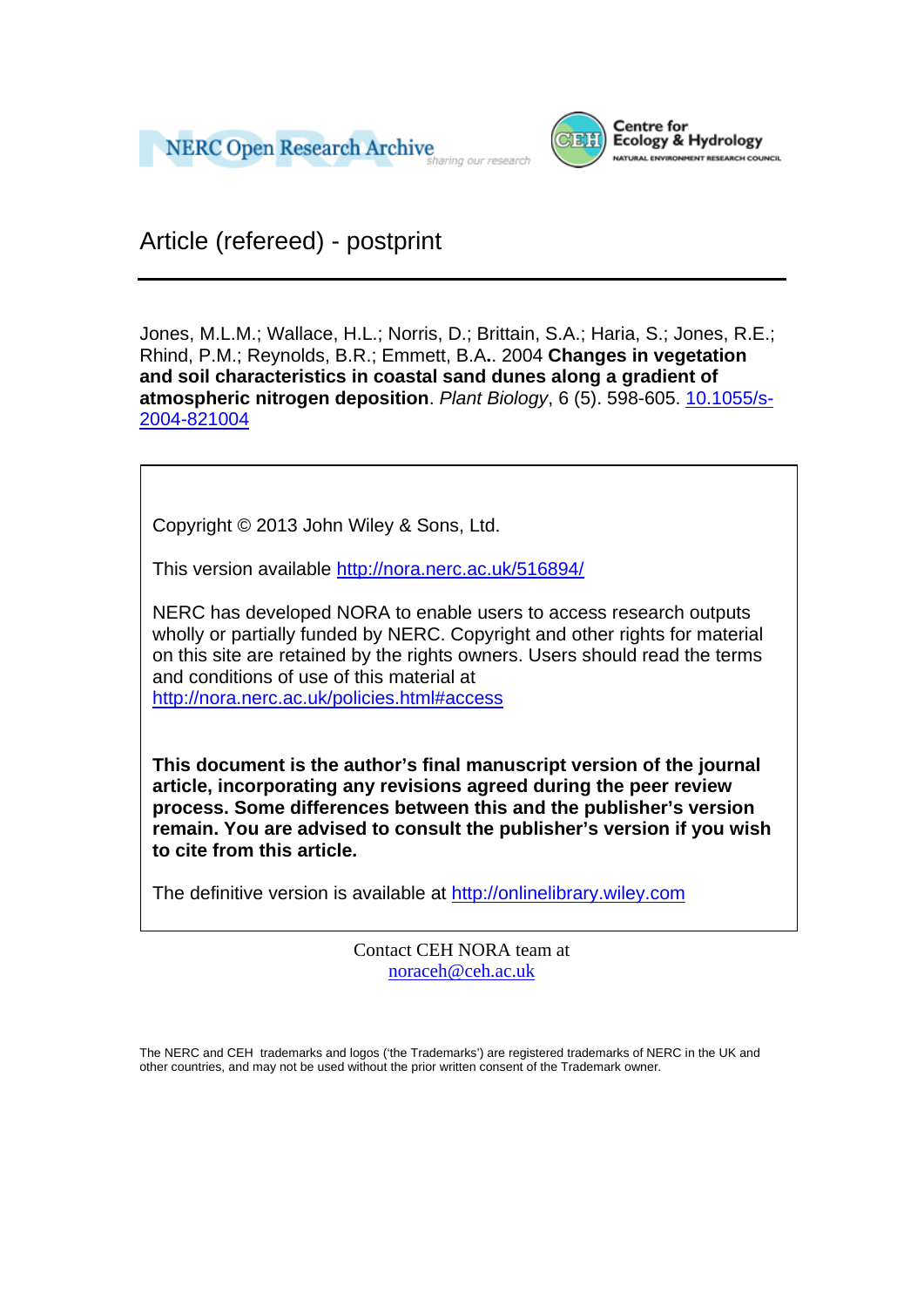# **Changes in vegetation and soil characteristics in coastal sand dunes along a gradient of atmospheric nitrogen deposition**

M.L.M. Jones<sup>1</sup>, H.L. Wallace<sup>2</sup>, D. Norris<sup>1</sup>, S. A. Brittain<sup>1</sup>, S. Haria<sup>1</sup>, R.E. Jones<sup>3</sup>, P.M. Rhind<sup>3</sup>, B.R. Reynolds<sup>1</sup> and B.A. Emmett<sup>1</sup>

<sup>1</sup> Centre for Ecology and Hydrology Bangor, Orton Building, Deiniol Road, Bangor, Gwynedd LL57 2UP, UK <sup>2</sup> Ecological Surveys (Bangor), The school house, Canon Pyon, Herefordshire, HR4 8PF, UK 3 Countryside Council for Wales, Maes-y-Ffynnon, Penrhosgarnedd, Bangor, Gwynedd, LL57 2DW, UK.

*Abstract:* **A field survey was conducted to detect signals of atmospheric nitrogen (N) in 11 dune systems along a nitrogen deposition gradient in the United Kingdom. In the mobile and semi-fixed dunes, above-ground biomass was positively related to N inputs. This increase was largely due to increased height and cover of** *Ammophila arenaria***. In the long term, this increased biomass may lead to increased organic matter accumulation and consequently accelerated soil development.** 

**In the fixed dunes, above ground biomass also showed a positive relationship with N inputs as did soil C:N ratio while soil available N was negatively related to N inputs. Plant species richness was negatively related to N inputs. In the dune slacks, while soil and bulk vegetation parameters showed no relationship with N inputs, cover of** *Carex arenaria* **and** *Hypochaeris radicata* **increased. Site mean Ellenberg N numbers showed no relationship with N deposition either within habitats or across the whole dataset. Neither abundance-weighting nor inclusion of the Siebel numbers for bryophytes improved the relationship. The survey reveals that the relationships of soil and vegetation with atmospheric N deposition vary between sand dune habitats but, despite this variability, clear correlations with N inputs exist. While this survey can not**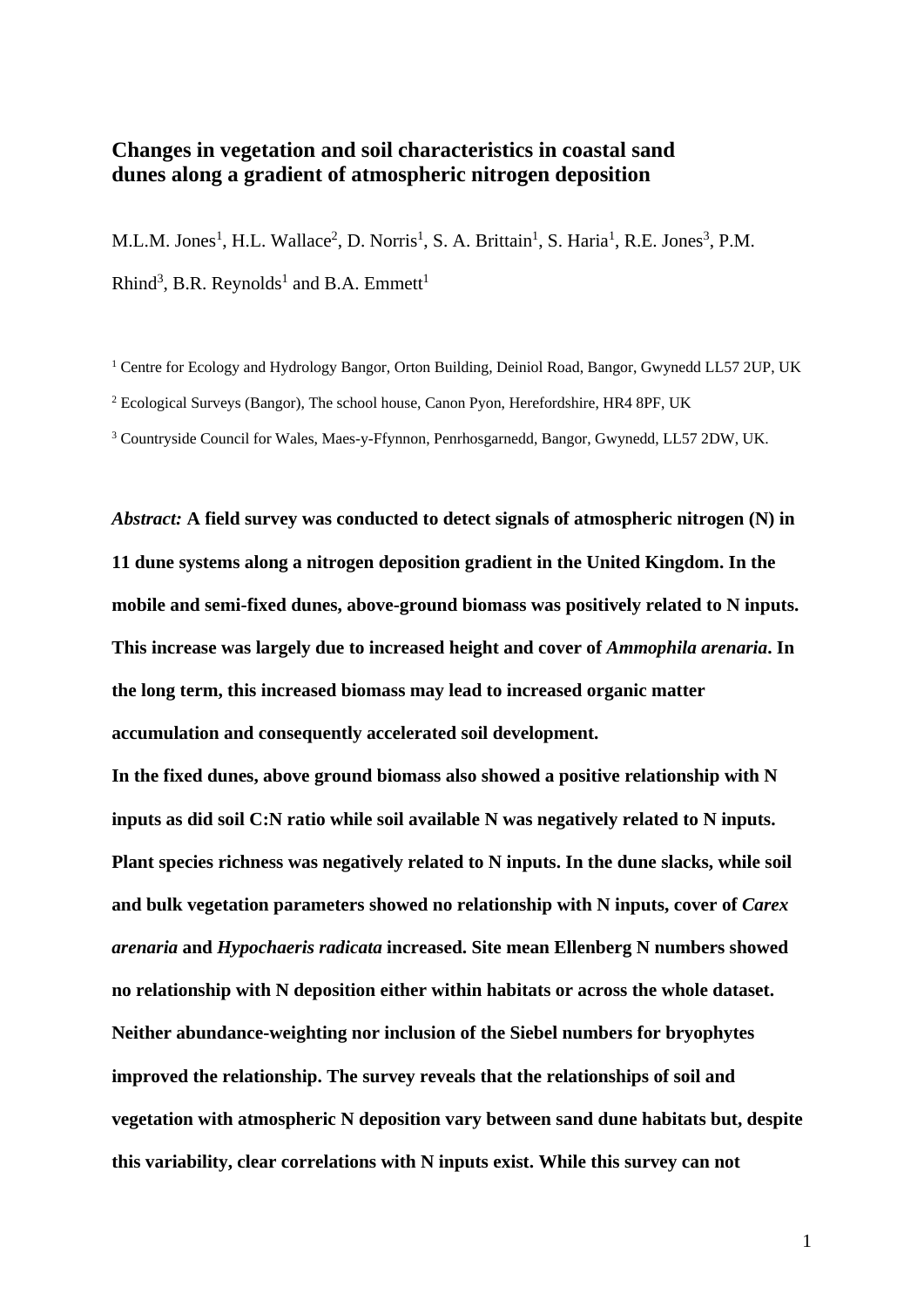**establish causality, on the basis of the relationships observed we suggest a critical load**  range of  $10 - 20$  kg N ha<sup>-1</sup> yr<sup>-1</sup> for coastal sand dunes in the UK.

*Key-words:* Critical loads, global change, ellenberg indicator values, eutrophication, C:N ratios.

### **Introduction**

Over the last 30 to 40 years, many UK sand dunes have changed from being actively mobile systems to landscapes with fairly continuous vegetation cover and only minor areas of blowouts or shifting dunes (Hope-Simpson, 1997<sup>[15]</sup>; Rhind et al., 2001<sup>[32]</sup>). This relatively rapid stabilisation, the loss of early successional habitats and the observed increase at many sites of tall rank grassland and woody species is causing concern among conservation agencies. Atmospheric N deposition has approximately doubled in Europe over a similar timescale and is implicated in biological changes in other oligotrophic habitats such as Dutch heathlands (Heil and Diemont, 1983<sup>[12]</sup>; van der Eerden et al., 1991<sup>[39]</sup>) and the UK uplands (Haines-Young et al.,  $2000^{[11]}$ ). While the changes in dune vegetation may also be due to climatic influences, changes in management practices, and a general decline in natural and managed grazing (Dargie, 1995<sup>[7]</sup>; Radley, 1994<sup>[30]</sup>; Ranwell, 1960<sup>[31]</sup>), it was concern about the effects of atmospheric nitrogen which initiated this study. Early nutrient addition experiments (Pemadasa and Lovell, 1974<sup>[28]</sup>; Willis, 1963<sup>[42]</sup>; Willis, 1965<sup>[43]</sup>) were of short duration, using large dose, high concentration nutrient applications. While useful in highlighting which species may respond to N enrichment, they are of limited use in understanding the long term consequences of continuous, low concentration atmospheric inputs, although work in the Netherlands has begun to address these issues (ten Harkel et al., 1998<sup>[36]</sup>; ten Harkel and van der Meulen, 1996<sup>[37]</sup>).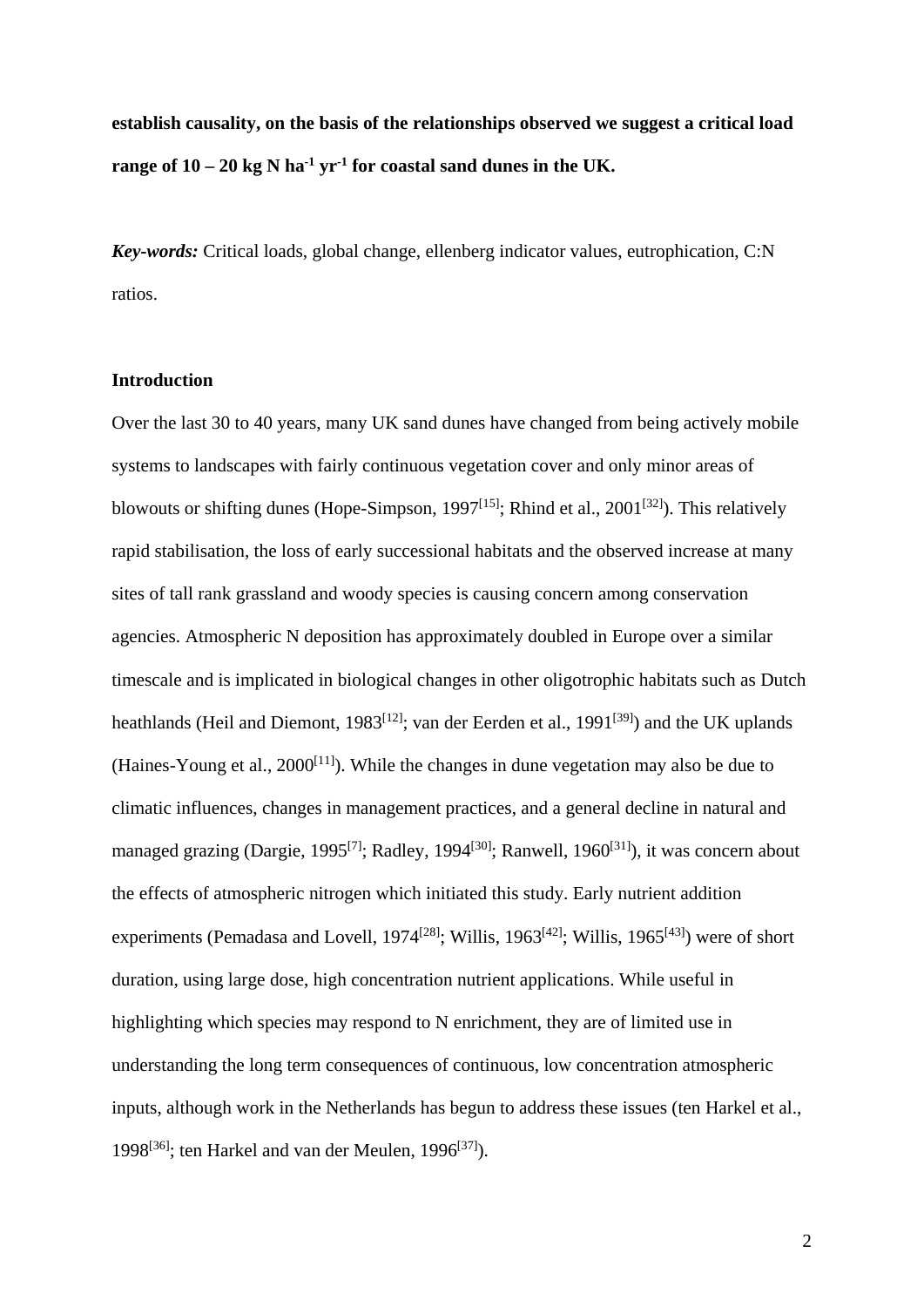There is therefore a need to assess the broad impacts of N deposition on dune habitats and this study utilised a field survey approach to take samples from sites representing a gradient of nitrogen deposition. The aims were to 1) Detect signals of atmospheric N inputs in the soil and vegetation; 2) Test the suitability of Ellenberg N index values for assessing nitrogen impacts in other dune systems in the UK and; 3) Suggest a critical load range for UK sand dunes.

### **Methods**

Ten sites were initially chosen to encompass a gradient of N deposition and a range of geographical locations around England and Wales. Over the course of the field survey, one extra site, Great Yarmouth, was included to increase representation of the lichen rich dune grassland communities in Norfolk. One year later, soil samples were obtained from three relatively low N sites in the Outer Hebrides, Scotland for comparison. The sites are characterised in Table **1**.

### *Calculating Nitrogen Deposition*

The N deposition data for each site (Table **1**) were calculated using wet deposition data for the UK for 1997, extrapolated from a network of monitoring sites (NEGTAP,  $2001^{[25]}$ ); combined with dry deposition data based on diffusion tube measurements of  $NO<sub>2</sub>$  and  $NH<sub>3</sub>$ concentrations at each dune site for May and July, 2001 which were taken to represent an annual mean. This approach was validated by regression with tissue N content of the moss *Hypnum cupressiforme* and gave a strong correlation ( $R^2 = 36.6$  %,  $p = 0.084$ ). As NH<sub>3</sub> and NO2 concentrations were not measured at Great Yarmouth, N deposition for this site was calculated by regression using tissue N content of moss samples. Full details of estimating the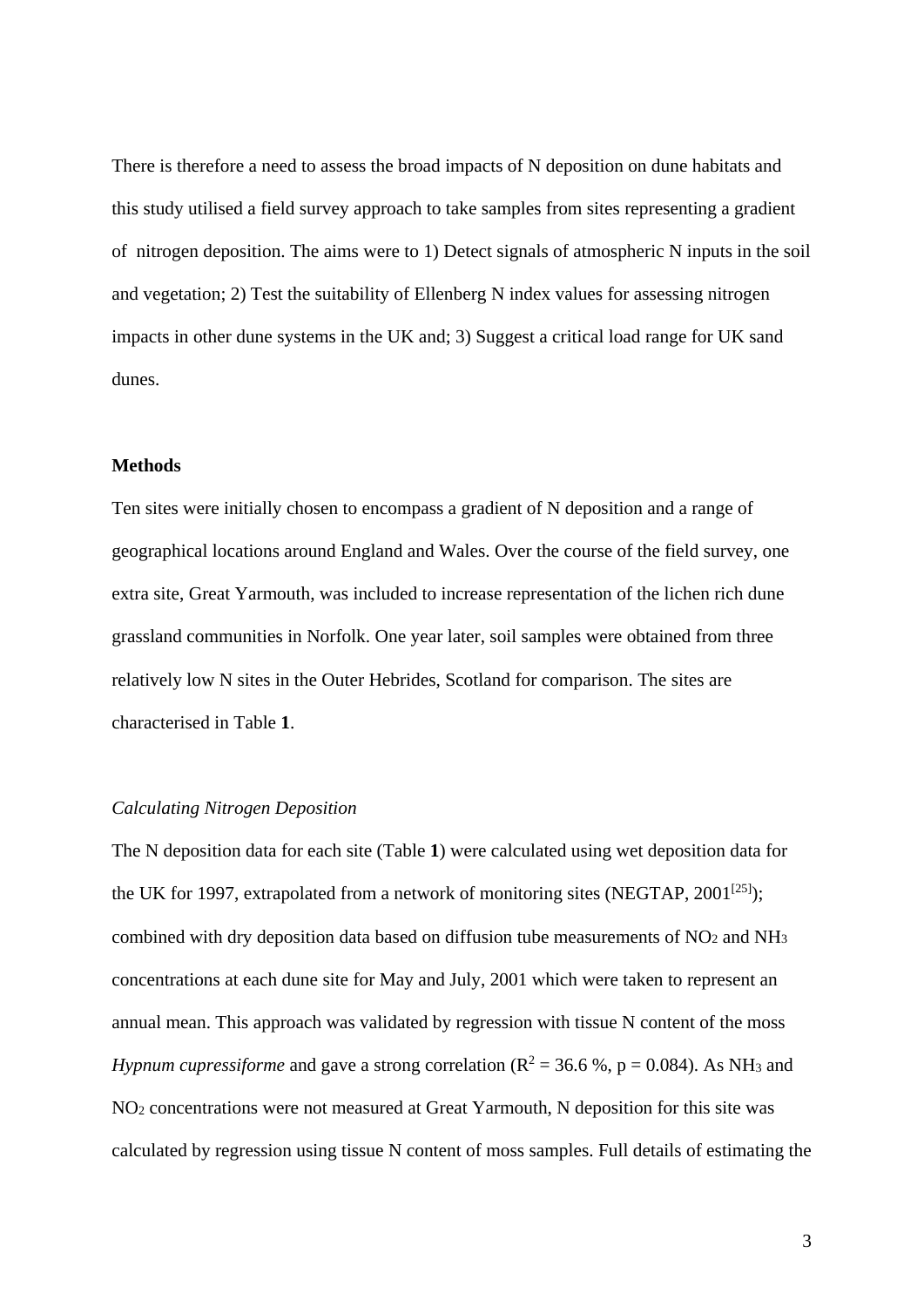N deposition for this study can be found in Jones et al.  $(2002^{[18]}; 2002^{[19]})$ . Nitrogen deposition for the Hebridean sites was calculated from NEGTAP (NEGTAP,  $2001^{[25]}$ ). These sites were not used in the analysis and are included for comparison only.

#### *Field Survey Methodology*

The field survey was conducted in May 2002, although some additional soil samples collected from the Outer Hebrides in June 2003 are included in the results. Within each sand dune system, sampling of soil and vegetation was conducted along a transect inland from the coast, stratified to incorporate samples, where present, from the following habitat types: mobile dunes; semi-fixed dunes; fixed dunes and established dune grassland; and dune slacks. Eight survey points were sampled along each transect, although only four were conducted at Studland and Great Yarmouth, and seven conducted at Winterton and Seaton due to the homogeneity of the vegetation communities and the lack of dune slacks at these sites. At each survey point an area of homogenous vegetation was identified and two, 2 m x 2 m, quadrats established within an area of c. 20 m radius. Sward height at three random points was measured and percentage cover of all vascular plants, bryophytes and lichens within the quadrat was determined. On two corners of each quadrat, a 5 cm diameter, 15 cm depth soil core was removed for soil analysis, and a 25 x 25 cm area of vegetation clipped to ground level for above ground biomass and tissue N determination. This was increased to 50 x 50 cm in the mobile dunes to ensure a representative sampling area. All soil samples were stored in a 4 °C cold-room prior to laboratory analysis. At each site, a number of moss samples were taken for tissue N analysis. *Hypnum cupressiforme* was the only widespread moss species and was present at all sites except Seaton. Therefore, only this species was used for tissue N determinations.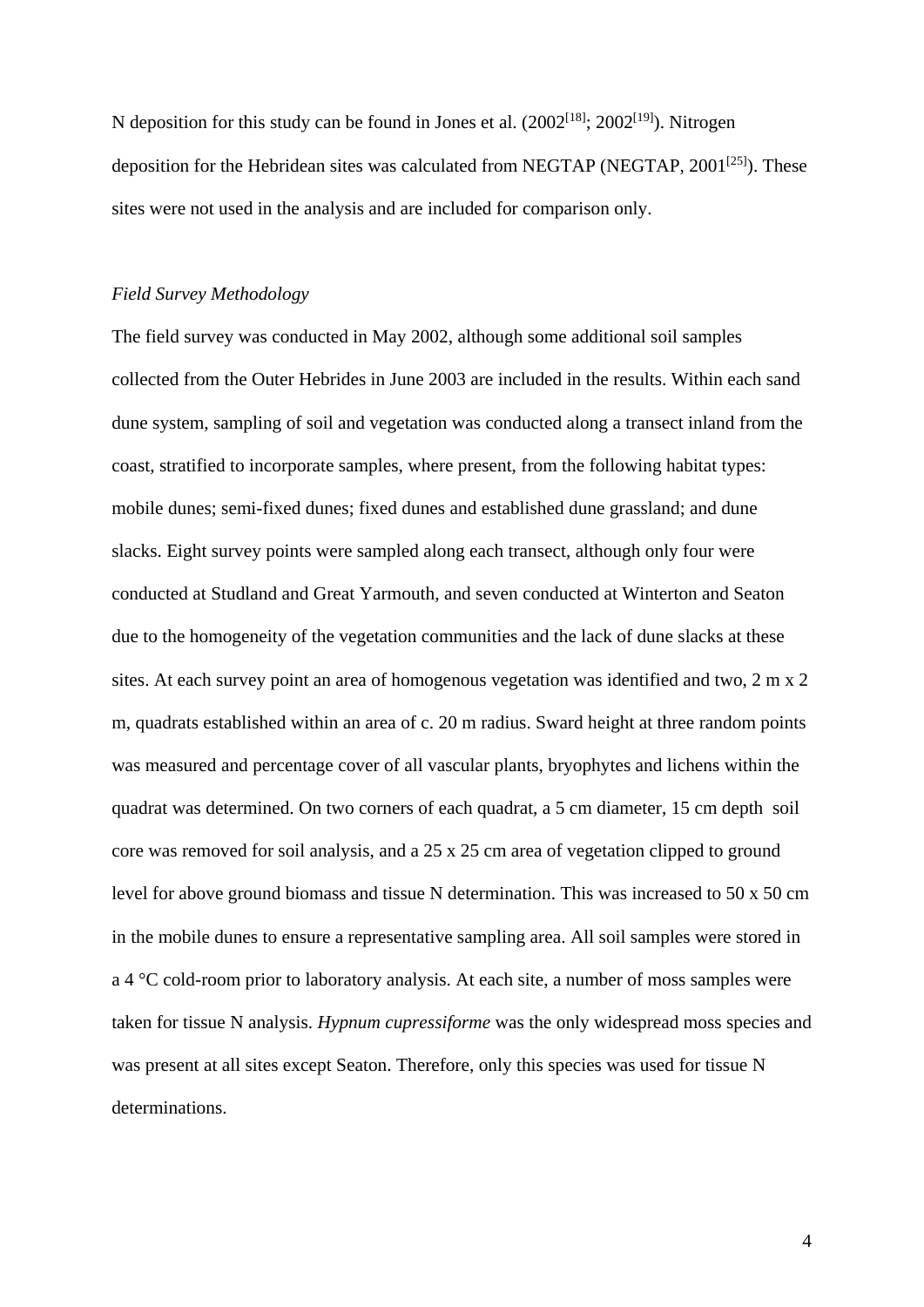#### *Analysis of vegetation samples*

Biomass samples were oven dried at 65 °C to constant weight before weighing. Sub-samples of total above-ground biomass were ground to 0.5 mm and analysed for %N content on a Leco 2000 CHN analyser. Further sub-samples from the fixed dune grasslands were analysed for nitrogen (%N) and phosphorus (%P) content by Kjeldahl acid digest followed by dilution and analysis by ion chromatography, in order to determine N:P ratios. N pool data are presented as kg N ha-1. Samples of the moss *H. cupressiforme* were prepared by cleaning and separating the live portion of shoots (approximately 3 cm of shoot). The samples were then ground to a fine powder prior to analysis for %N content on a Leco 2000 CHN analyser.

### *Analysis of soil samples*

The two replicate cores from each vegetation quadrat were bulked for chemical analysis. The soil horizons were not separated. Soil pH was measured in 0.01 M CaCl<sub>2</sub> solution (1:2.5) w.b.v). Soil moisture and Loss on Ignition (LOI) were determined by drying and re-weighing soil samples at oven temperatures of 105 °C and 375 °C for 12 hours, respectively (MAFF, 1986<sup>[23]</sup>), with the oven temperature for LOI reduced to 375 °C to minimise CO<sub>2</sub> losses from CaCO3. Available NH4 and NO3 were determined by extraction with 1.0 M KCl. The filtrates were analysed using continuous segmented-flow colorimetry. Available PO4 was determined by the Olsen - P method. The resulting filtrates were analysed on an auto analyser using the molybdate – blue method. The total N and total C contents of soil were determined on air dried soil using a Leco 2000 CHN analyser. However, total N contents in soils from the mobile and semi-fixed dunes were below detectable limits for this machine and N contents for these samples were determined by Kjeldahl acid digest followed by dilution and analysis using ion chromatography. In all analyses, Quality Assurance was conducted by inclusion of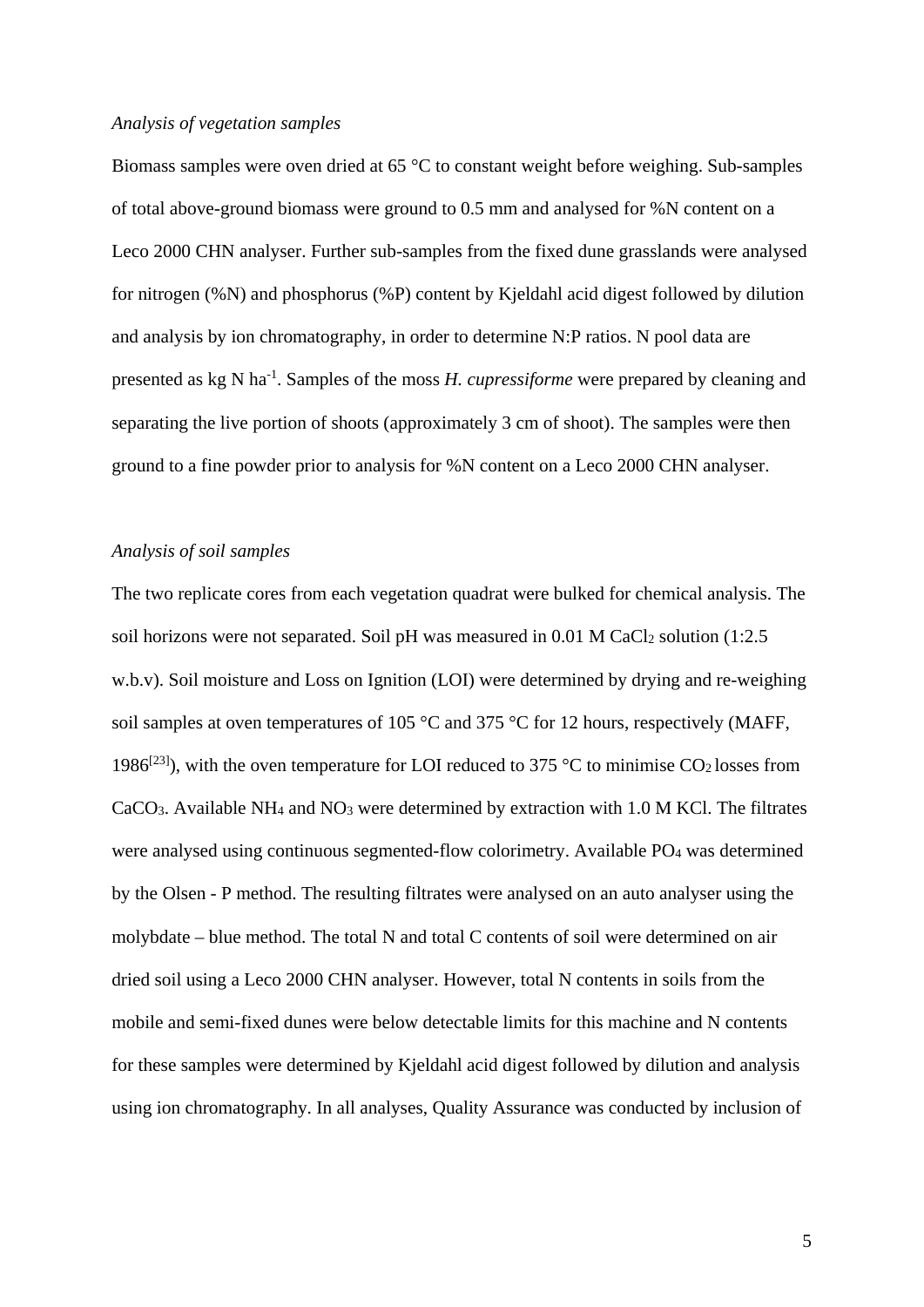laboratory blanks, duplicates and standard soils. N pool data are expressed as kg N ha<sup>-1</sup> for the top 15 cm soil layer. All other data are expressed as mg  $100g$  dry soil<sup>-1</sup>.

### *Statistical analysis*

The vegetation quadrat data was analysed by detrended correspondence analysis (DCA) using CANOCO for Windows 4.5. The DCA revealed strong differences between the principal habitat types. Therefore for the majority of the analyses, the dataset of soil and vegetation parameters was subdivided into three main categories on the basis of the groupings observed. These were: 1) Mobile and semi-fixed dunes, 2) Fixed dunes and established dune grasslands and 3) Dune slacks. As the broad aim of this study was to assess surveyed parameters for effects of N deposition and as each site has only one deposition value, measured parameters of soil and vegetation were averaged to give a mean for each habitat at each site. The relationship between site parameters and N deposition was examined using linear regression. Each parameter was also checked for significant soil pH effects. Where significant relationships with pH occurred, pH was included as the first term of the regression to separate these effects from those of atmospheric N. Ellenberg numbers for vascular plant species were taken from Hill's modified Ellenberg numbers for the UK (Hill et al., 1999<sup>[14]</sup>) and an equivalent index from Siebel (1993<sup>[34]</sup>) was included for bryophyte species. Mean and abundance-weighted values per quadrat were calculated for vascular plants on their own and vascular plants plus bryophytes. The relationships between Ellenberg N and a number of soil parameters were assessed using linear regression. Ellenberg N was strongly related to soil pH  $(R^2 = 19.9 \text{ %}, p < 0.001)$ . Therefore, soil pH was included as the first term of the regression in order to remove the effects of pH from the analysis. The mean Ellenberg N indicator for each site was also calculated and the relationship with N deposition assessed using linear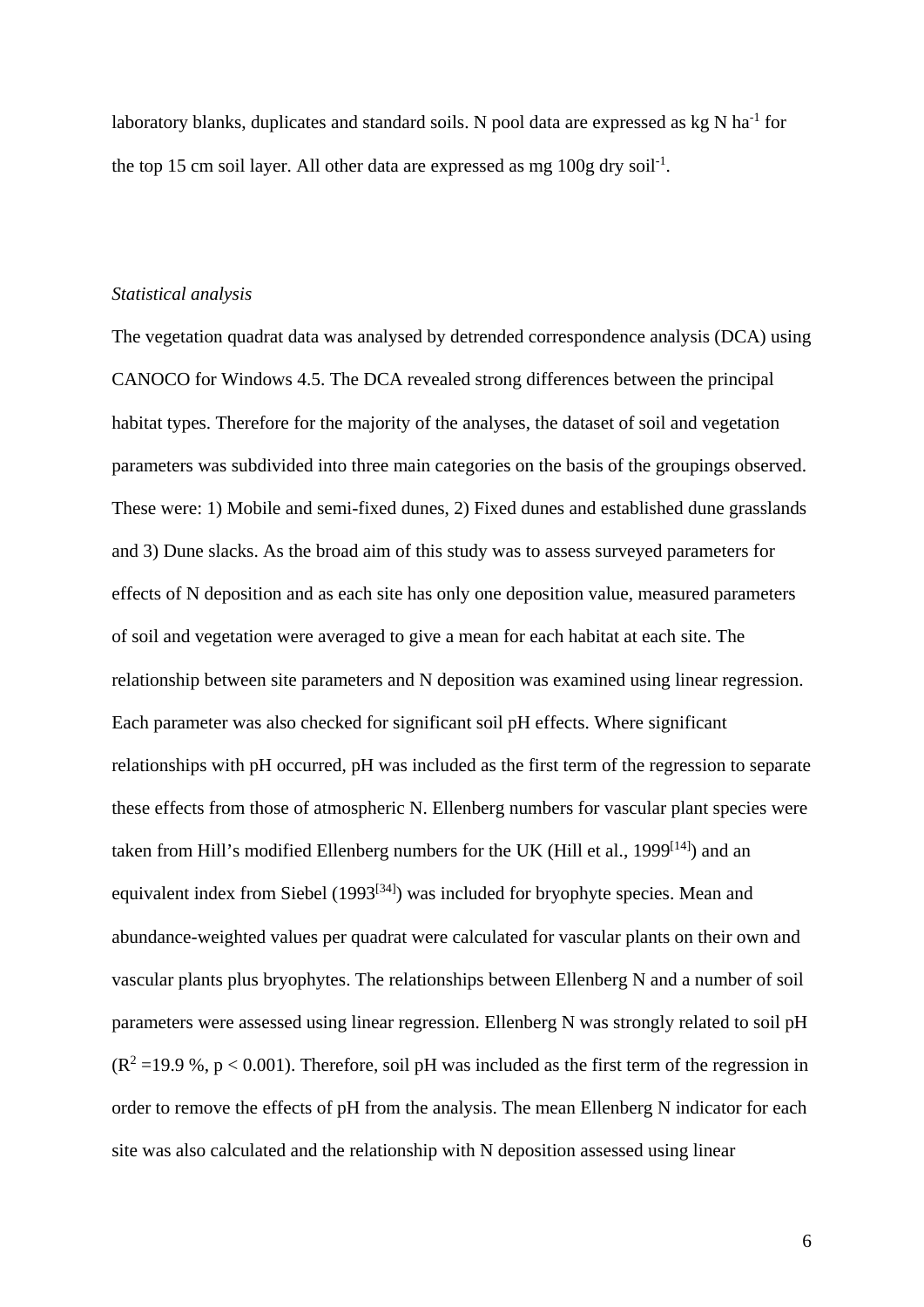regression as above. Unless otherwise stated, all statistical tests were carried out using Minitab 13.32.

## **Results**

#### *Mobile and semi-fixed dunes*

There was a significant positive relationship of N inputs with above ground biomass (Table **2**, Fig. **1a**), and consequently with the vegetation N pool. Although not significant at the 95% level, sward height appeared to increase with N inputs to a maximum of roughly 80 cm (Fig. **1b**). There were no significant relationships between N inputs and any soil parameters. C:N ratios were not calculated for these habitats due to the very low levels of soil %N and soil %C. Mean Ellenberg N values in the mobile dunes were not related to N inputs. There was a trend of increased percentage cover of *Ammophila arenaria* in response to N inputs (Table **3**) although this was not significant at the 95% level. None of the other species showed a significant response.

## *Fixed dune grasslands*

There was a significant positive relationship between N inputs and above ground biomass (Fig. **2a**) once the effects of pH had been removed, and a positive increase in the vegetation N pool, although this was not significant at the 95% level (Table **2**). There was also a significant negative relationship between N inputs and species richness (Fig. **2b**). N inputs were negatively related to soil available N (Fig. **2c**) and positively related to soil C:N ratio (Fig. **2d**). However, neither the total N in the soil nor the available N content of the organic matter showed any relationship to N inputs. Mean Ellenberg N values in the fixed dunes were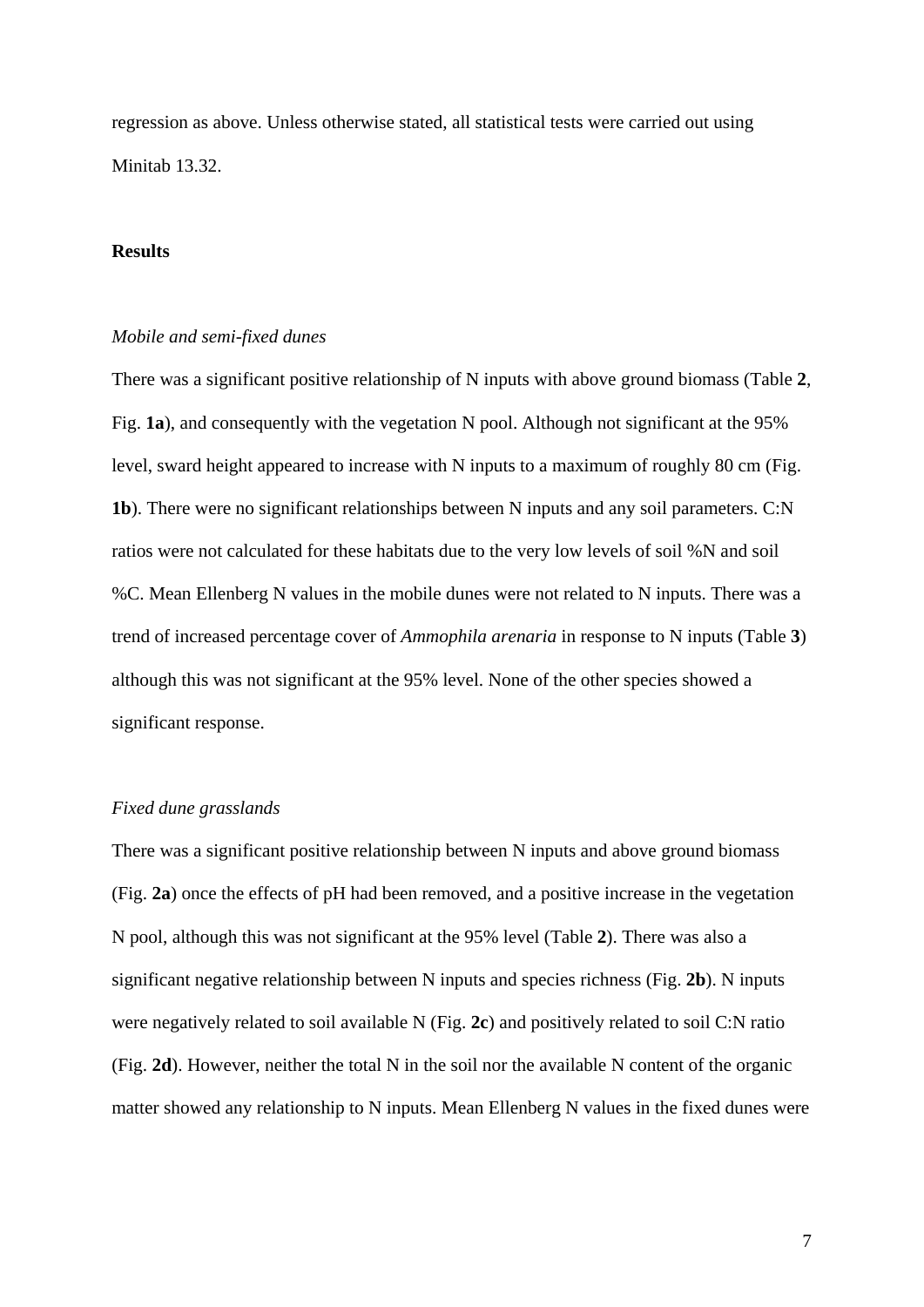not related to N inputs. *Carex arenaria* showed a significant positive response to N inputs and was the only species in this habitat to do so (Table **3**).

## *Dune slacks*

There were no significant relationships of N inputs with any of the soil or vegetation parameters in the dune slacks (Table **2**). Mean Ellenberg N values in the dune slacks were not related to N inputs. However, percentage cover of both *C. arenaria* and *Hypochaeris radicata* showed a significant positive response to N inputs (Table **3**).

#### *Ellenberg N Numbers and N:P ratios*

Using regression to allow for the effects of pH, and including the full data set of all 156 quadrats and associated soil and vegetation samples, the mean Ellenberg N numbers were negatively related to soil available N per gram organic matter in the mobile dunes ( $\mathbb{R}^2 = 20.2$ ) %,  $p = 0.039$ ), and positively related to soil %N ( $R^2 = 36.2$  %,  $p = 0.016$ ) and to soil organic matter ( $R^2 = 36.3$ %, p = 0.022) in the fixed dunes. Ellenberg N numbers did not relate significantly to any of the soil and vegetation parameters in the dune slacks. Despite the significant relationships of atmospheric N deposition with various soil and vegetation parameters in the mobile and fixed dunes, the mean Ellenberg N number per site was not significantly related to atmospheric N deposition in any of the habitats, or across the data set as a whole. Neither abundance-weighting nor inclusion of the Siebel bryophyte numbers improved the relationship of mean Ellenberg N with atmospheric N deposition. N:P ratios of total above ground vegetation in the fixed dune grasslands ranged from 5.0 to 15.6 indicating borderline P limitation in some samples. However, ratios varied strongly both within sites and between sites. There was no significant relationship between soil available P and N:P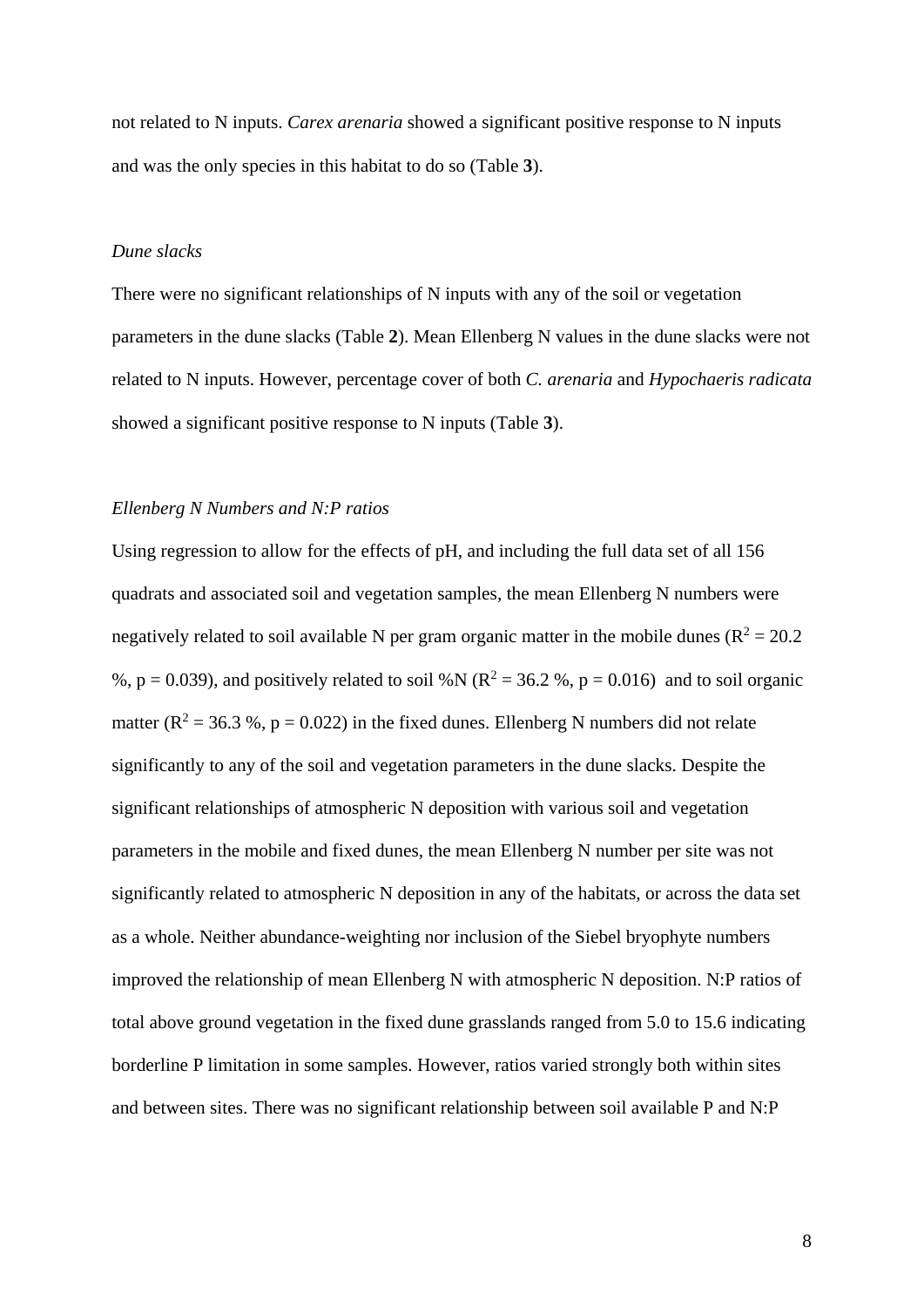ratios in the vegetation, and there was no relationship between site mean N:P ratios and N deposition.

### **Discussion**

#### *Mobile and semi-fixed dunes*

Results suggest that there is a relationship between N deposition and biomass in the mobile dunes, largely accounted for by an increase in sward height and an increase in cover of the dominant species *A. arenaria*. Studies aimed at improving dune stabilisation showed that the classic European dune-binding species (*A. arenaria, Elytrigia juncea* and *Leymus arenarius*) all responded to fertiliser applications (Adriani and Terwindt, 1974[2]; Greipsson and Davy, 1997[10]), as did a study on *Ammophila breviligulata* in Canada (Boudreau and Houle,  $2001^{[6]}$ ), although a Canadian study on foredune vegetation showed no increase in plant growth following N and P additions (Houle, 1997[16]). Pot studies have also shown that *A. arenaria* increases tillering and leaf length with increased nitrogen supply (Pavlik, 1983<sup>[27]</sup>). The long term implications of this increased biomass may therefore be to accelerate rates of organic matter accumulation and consequently soil development. This will lead to a reduction in the area of the mobile components of these dune systems, and more rapid stabilisation of an ecosystem whose long term existence is dependent on the dynamics of windblown sand. A further consequence of more rapid nitrogen accumulation in the soil may be to alter the course, or even the endpoint, of the usual dune succession.

## *Fixed dune grasslands*

The negative relationship of N inputs with available N is surprising. A plausible hypothesis is that atmospheric deposition is reducing the activity of nitrogen fixing organisms and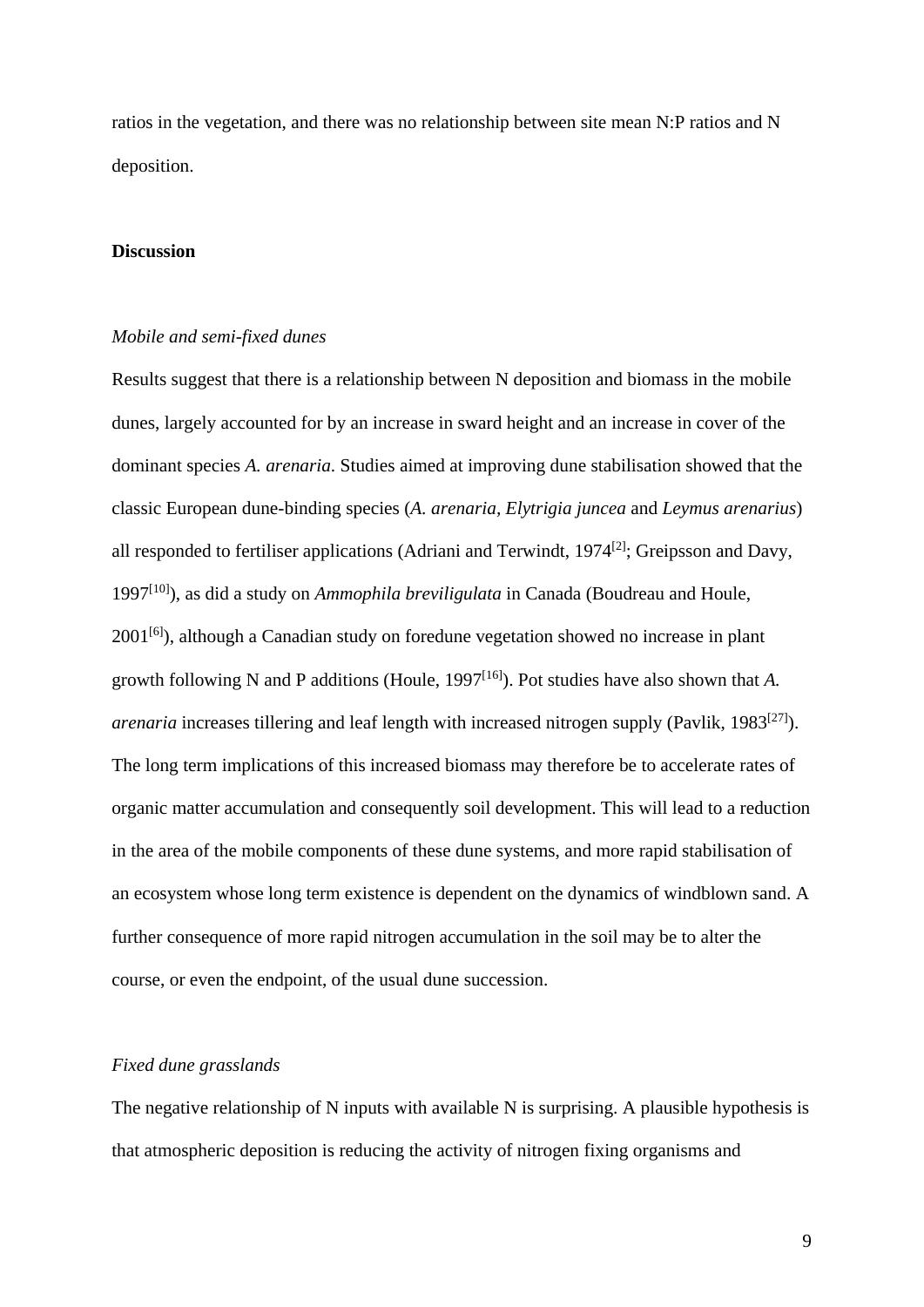therefore nitrate production. Inputs from N-fixation by cyanobacteria on damp sand in dune grassland have been estimated at 25 kg N ha<sup>-1</sup> yr<sup>-1</sup> (Stewart, 1967<sup>[35]</sup>), although extrapolation of data from Johnson (Johnson, 1979<sup>[17]</sup>) suggests that inputs from legumes in dune grasslands may only be in the order of 5 kg N ha<sup>-1</sup> yr<sup>-1</sup>. Nevertheless, these amounts are equivalent to inputs from atmospheric deposition and represent a significant part of the N budget. An alternative hypothesis may be that the increased plant growth is leading to depletion of available N in the soil. The soil C:N ratios show a similar range to those reported by Kooijman and Besse (2002<sup>[22]</sup>), although the positive relationship with N inputs is again surprising. A similar increase in C:N ratios has been shown in some forest soils (Billett et al., 1990 $[5]$ ). While these relationships appear counter-intuitive, they are reinforced by the soil data from relatively pristine air-quality sites in the Outer Hebrides. Berendse  $(1998^{[3]})$ suggests that during the course of succession, as more woody species appear, the litter contains more phenols and organic compounds and decomposition rates slow down. However, there was no obvious shift towards more woody species at the high N sites. Increased N deposition can also result in slower long-term litter decomposition in N-saturated forest systems as the C-supply becomes limiting for microbial degradation (Berg et al.,  $1998^{[4]}$ ). There is clearly further research needed to elucidate the mechanisms behind the observed relationship of N with C:N ratios.

### *Dune slacks*

The lack of significant responses of biomass and soil parameters in the dune slacks is surprising, since Willis  $(1963^{[42]})$  showed that dune slack vegetation at Braunton Burrows responded to N applications. However, the increases in cover of *C. arenaria* and *H. radicata* show that individual species may be responding to increased N deposition, even if major

10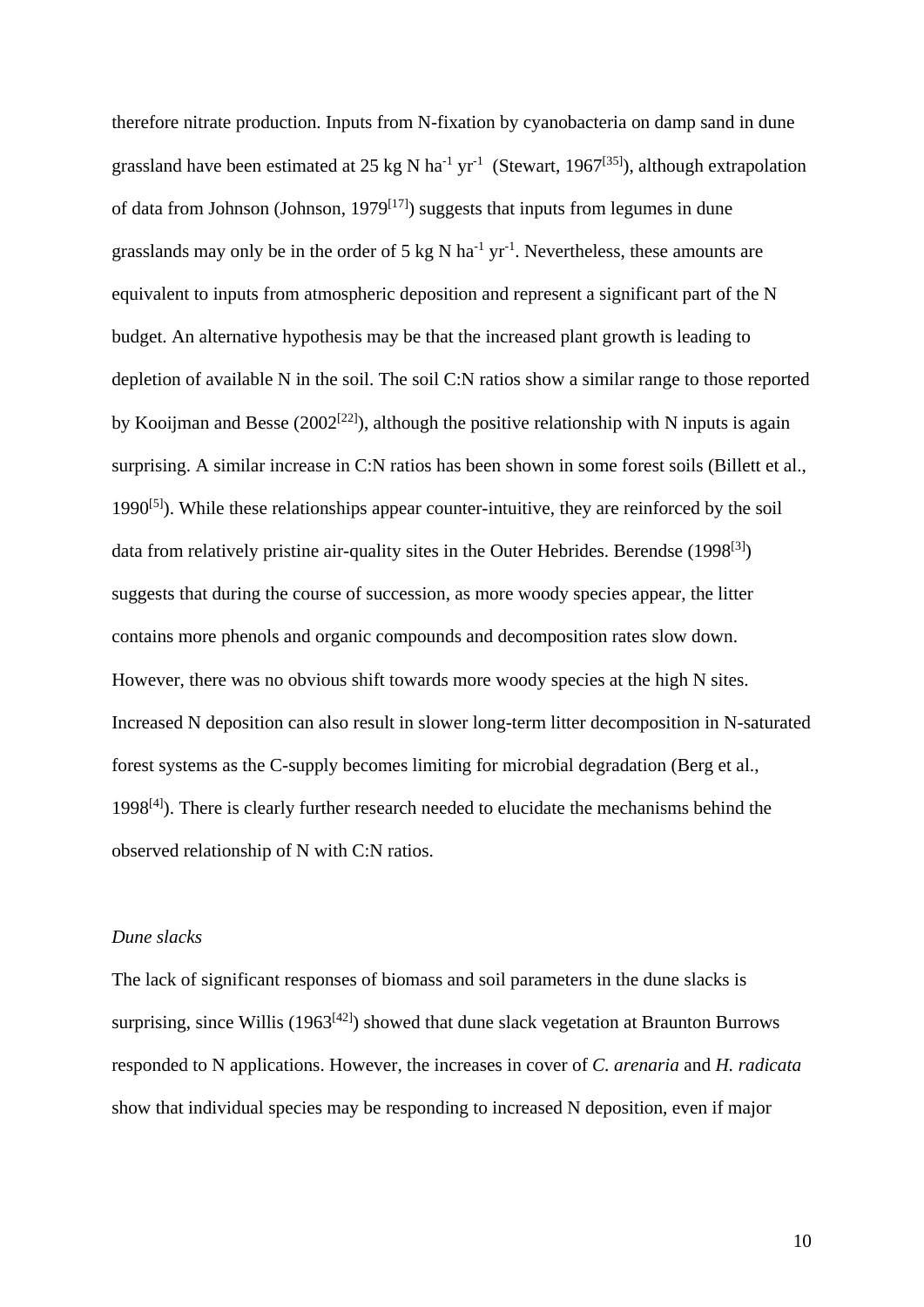vegetation changes are not evident across the N deposition gradient. This may, in part, be due to the absence of dune slacks at two of the high N sites.

### *Ellenberg Indicator Values and N:P ratios*

Ellenberg N values in this study did not reveal changes in the vegetation in response to the N deposition gradient. As in other studies (Hill and Carey, 1997<sup>[13]</sup>; Melman et al., 1988<sup>[24]</sup>; Pitcairn et al., 2003<sup>[29]</sup>), neither abundance-weighting nor inclusion of the Siebel indicators for bryophytes improved the relationship with N deposition. Due to the variety of species and vegetation communities encountered across the survey, it was hoped that Ellenberg N values would be able to provide a unifying approach to analysing potential N responses. However, this approach was not successful. As identified by Hill & Carey (1997<sup>[13]</sup>) and Schaffers & Sykora (2000<sup>[33]</sup>), Ellenberg N seems to be a general indicator of soil fertility rather than specifically a nitrogen index. Secondly, in habitats such as the mobile dunes, the available species pool is restricted to those species capable of surviving the harsh physical conditions of water stress, salinity and disturbance, thus limiting potential changes to community composition in response to N inputs. Despite their usefulness in detecting change over time in other dune systems (van der Maarel et al.,  $1985^{[41]}$ ) and eutrophication effects in forests (Diekmann and Dupré, 1997[8]), they were of limited use in this study, and a recent UK study along a local gradient of NH<sub>3</sub> deposition (Pitcairn et al.,  $2003^{[29]}$ ) also showed no significant relationship with Ellenberg N values.

Phosphorus availability may limit community responses to N deposition and N:P ratios can be used to determine which element is more limiting to plant growth, with ratios above 16 indicating P limitation (Koerselman and Meuleman, 1996<sup>[21]</sup>). In this study the N:P ratios did not suggest greater P limitation with increasing N deposition, and observed vegetation responses were reasonably consistent across the N deposition gradient. The two sites with the

11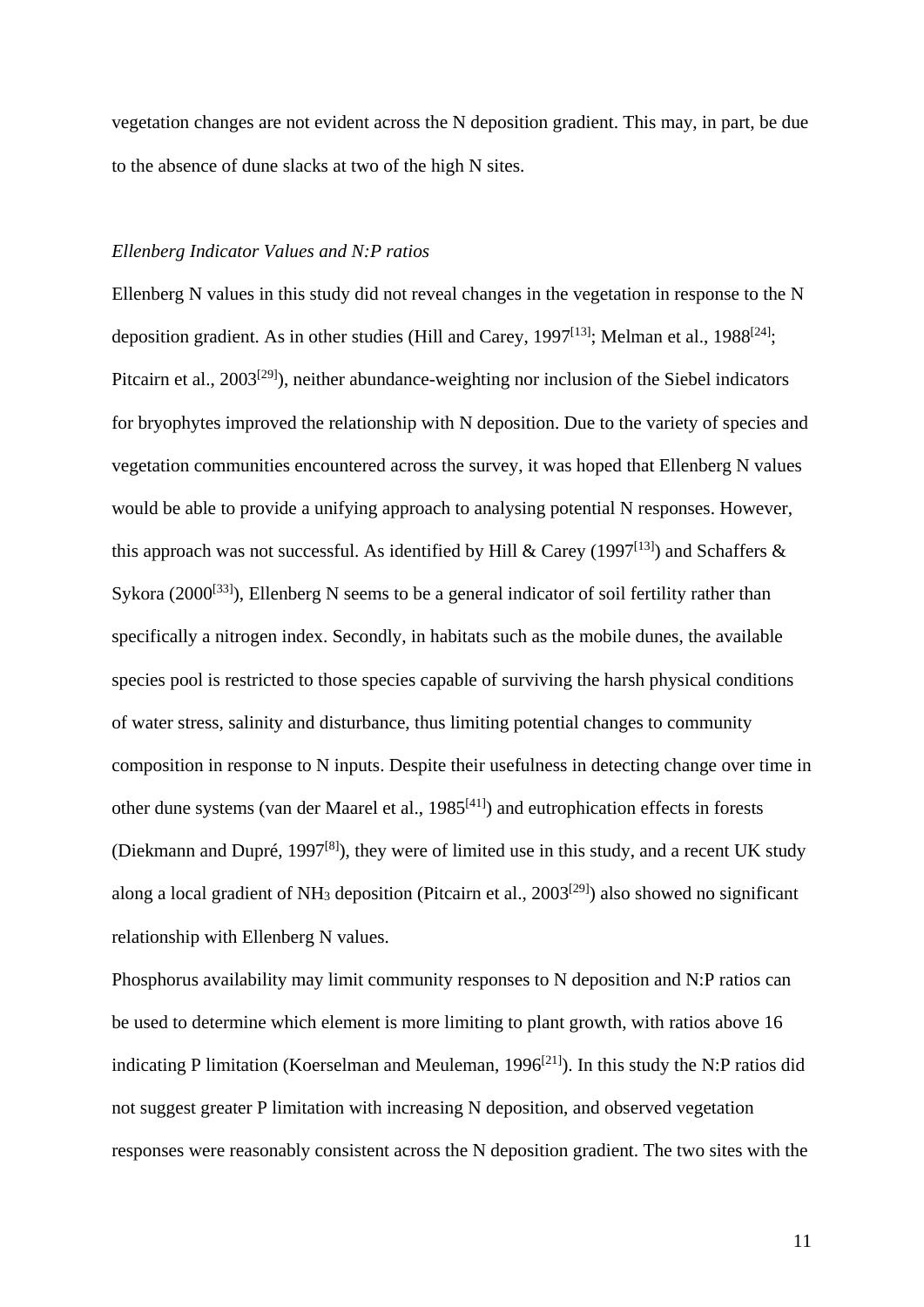highest N deposition had relatively high available P levels in the soil which may have contributed to these sites remaining N limited. Therefore it is unlikely that P limitation has dramatically influenced the observed relationships with N deposition.

The impacts of N deposition have been mentioned by several authors in relation to dunes in north west Europe (Dopheide and Verstraten, 1995<sup>[9]</sup>; Ketner-Oostra, 2001<sup>[20]</sup>; Ovesen,  $2001^{[26]}$ ; van der Laan, 1985<sup>[40]</sup>) but these impacts have rarely been quantified, with the exception of Dopheide and Verstraten (1995). This is therefore the first published systematic survey which identifies relationships between N inputs and the soil and vegetation of dune systems.

# *Critical Loads*

This survey has shown relationships of a number of parameters with N inputs which include: Increased biomass in the mobile and fixed dunes; Increased cover of certain species in the fixed dunes and dune slacks; Reduced N availability and increasing C:N ratio in the fixed dunes. While this survey only shows an association and not causality, on the basis of these results it appears likely that the sites with higher N deposition are exceeding the critical load for nutrient nitrogen for sand dunes. In many of the variables where significant relationships with N inputs were observed, a threshold at around 15 kg N ha<sup>-1</sup> yr<sup>-1</sup> seemed to differentiate between the response of the cluster of sites experiencing low N inputs and the responses of those sites experiencing higher loads of N deposition. This reinforces findings by Dutch authors using a mesocosm approach (Tomassen et al., 1999<sup>[38]</sup>). Therefore, acknowledging the precautionary principle behind the critical load concept, and the need to account for different base status and degree of management at sites (Achermann and Bobbink, 2003<sup>[1]</sup>), a preliminary critical load range of  $10 - 20$  kg N ha<sup>-1</sup> yr<sup>-1</sup> is proposed for mobile and fixed sand dune systems. There are not enough data to suggest a critical load for humid dune slacks.

12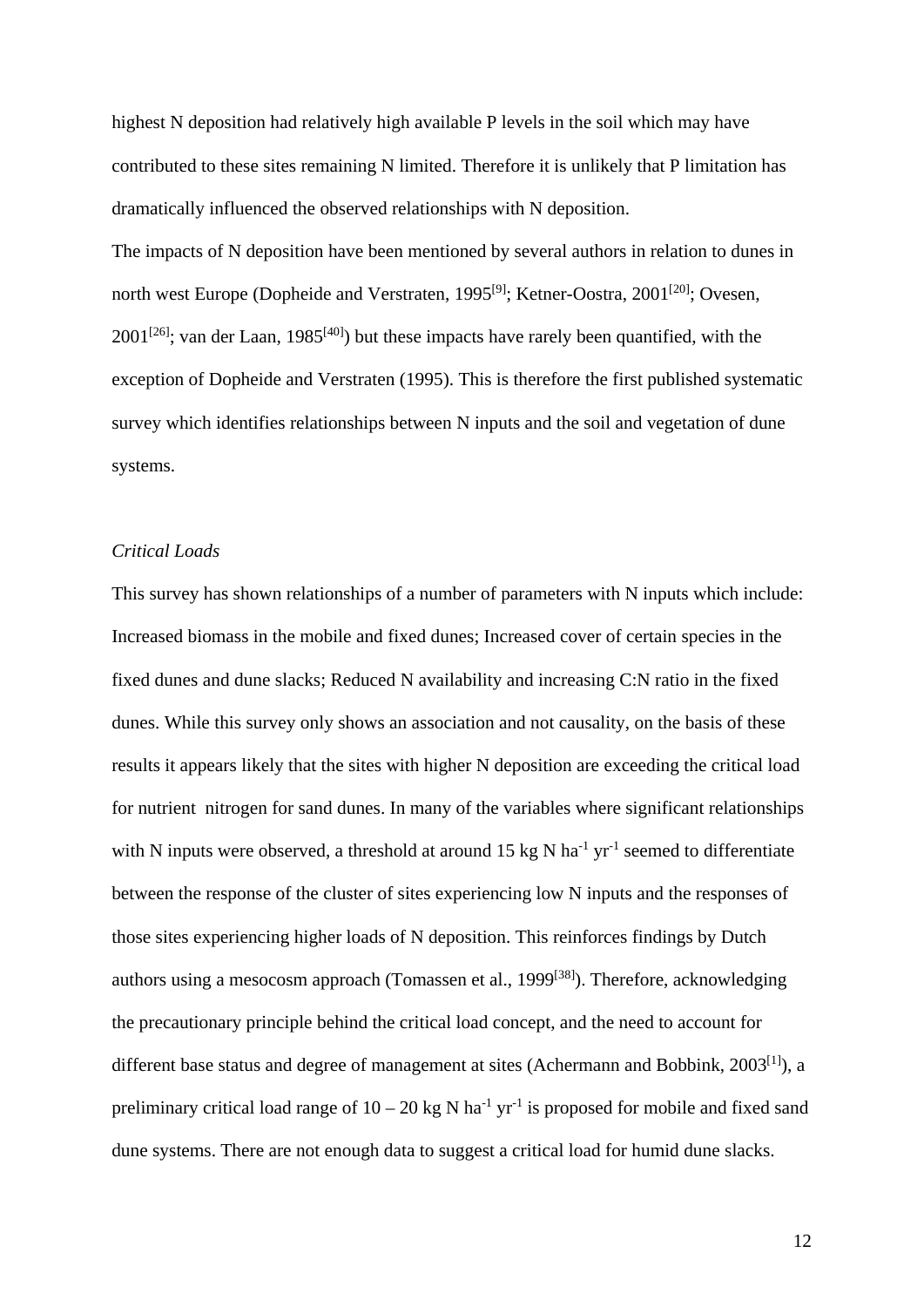This suggested critical load is an important first step towards providing protection of a valuable European habitat which, until now, has not been included in the critical loads manual (Achermann and Bobbink,  $2003^{[1]}$ ). However, further studies are necessary to validate the suggested critical loads for dry dune habitats and, in particular, to examine potential effects of N in dune slacks.

In conclusion, the results of this field survey suggest that atmospheric N deposition is having an effect on soil and vegetation in some sand dune sites in England and Wales. However, there does not appear to be one single indicator of excess N deposition which is common to all sites, and different variables respond in different dune habitats. Integrated indices such as Ellenberg N values have not proved to be of use in this survey. There is considerable work required to improve our understanding of the long term consequences of enhanced N deposition in the dry dunes and in dune slacks. There is also a need to build on the results of this survey to develop reliable indicators of excess N deposition in dune systems.

#### **Acknowledgements**

This survey was co-funded by Countryside Council for Wales (CCW) and English Nature (EN) and thanks are due to staff in these agencies for providing information and acting as central contacts. Thanks are also due to wardens and staff at the study sites who installed and collected the diffusion tubes. Thanks go to colleagues at CEH Banchory for collecting soil samples from the Hebrides. Advice on interpretation of the NO<sub>2</sub> and NH<sub>3</sub> concentration data was helpfully provided by Mark Sutton, Sim Tang and Mark Theobald at CEH Edinburgh.

### **References**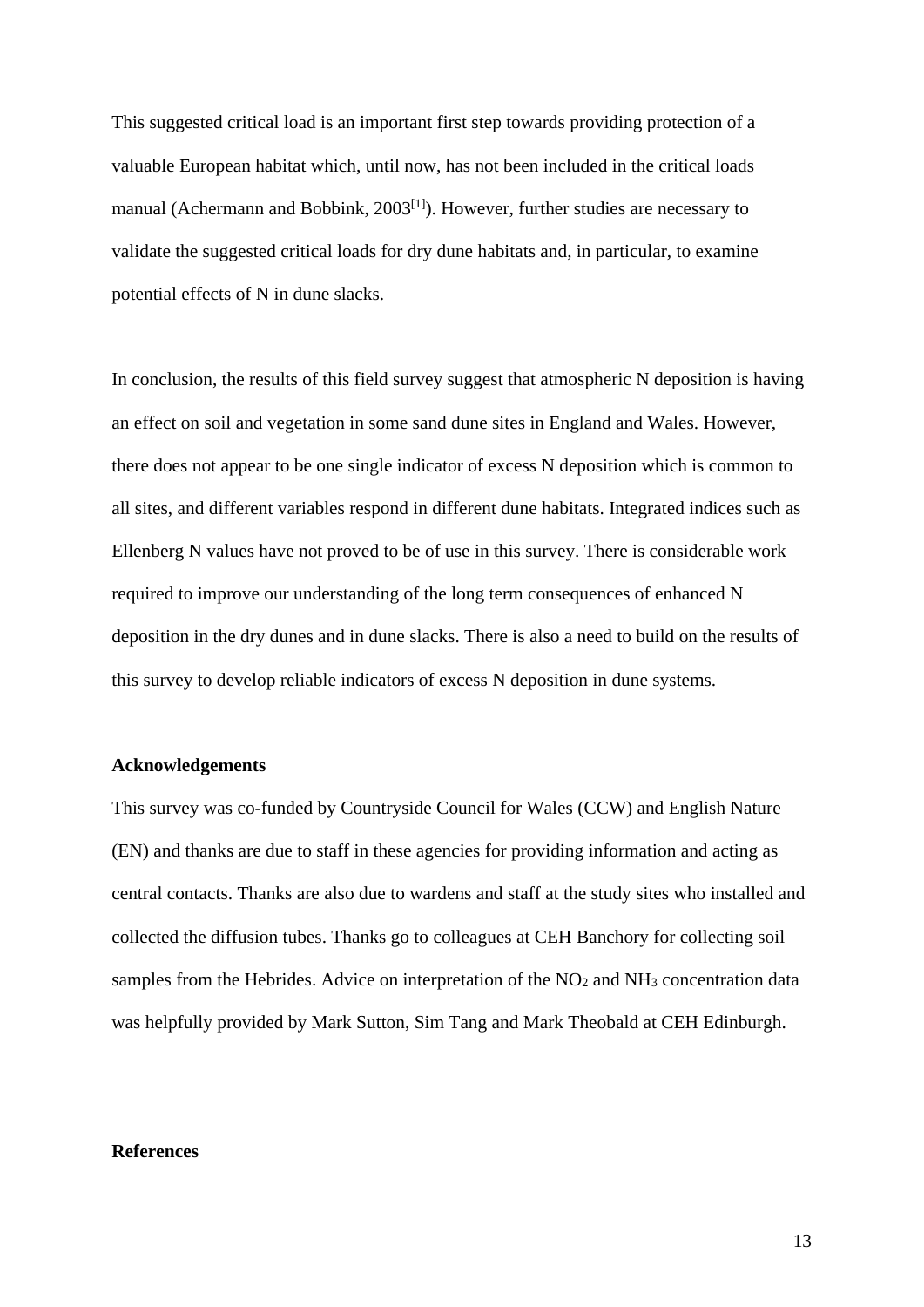- <sup>1</sup> Achermann, B., and Bobbink, R. (2003) Empirical Critical Loads for Nitrogen. Proceedings of Expert Workshop held in Berne, Switzerland 11 - 13 November 2002. Environmental Documentation No. 164. Air. Swiss Agency for the Environment, Forests and Landscape SAEFL, Berne.
- <sup>2</sup> Adriani, M.J., and Terwindt, J.H.J. (1974) Sand stabilisation and dune building. Rijkswaterstaat Communications No. 19, The Hague.
- <sup>3</sup> Berendse, F. (1998) Effects of dominant plant species on soils during succession in nutrient-poor ecosystems. Biogeochemistry, 42, 73-88.
- <sup>4</sup> Berg, M.P., Kniese, J.P., Zoomer, R., and Verhoef, H.A. (1998) Long-term decomposition of successive organic strata in a nitrogen saturated Scots pine forest soil. Forest Ecology and Management, 107, 159-172.
- 5 Billett, M.F., Fitzpatrick, E.A., and Cresser, M.S. (1990) Changes in the carbon and nitrogen status of forest soil organic horizons between 1949/50 and 1987. Environmental Pollution, 66, 67-79.
- <sup>6</sup> Boudreau, S., and Houle, G. (2001) The Ammophila decline: A field experiment on the effects of mineral nutrition. Ecoscience, 8, 392-398.
- 7 Dargie, T.C.D. (1995) Sand dune vegetation survey of Great Britain. A national inventory. Part 3: Wales. Joint Nature Conservation Committee.
- 8 Diekmann, M., and Dupré, C. (1997) Acidification and eutrophication of deciduous forests in northwestern Germany demonstrated by indicator species analysis. Journal of Vegetation Science, 8, 855-864.
- <sup>9</sup> Dopheide, J.C.R., and Verstraten, J.M. (1995) The impact of atmospheric deposition on the soil and soil water composition of the coastal dry dunes. Report of the Laboratory of Physical Geography and Soil Science, University of Amsterdam, Amsterdam.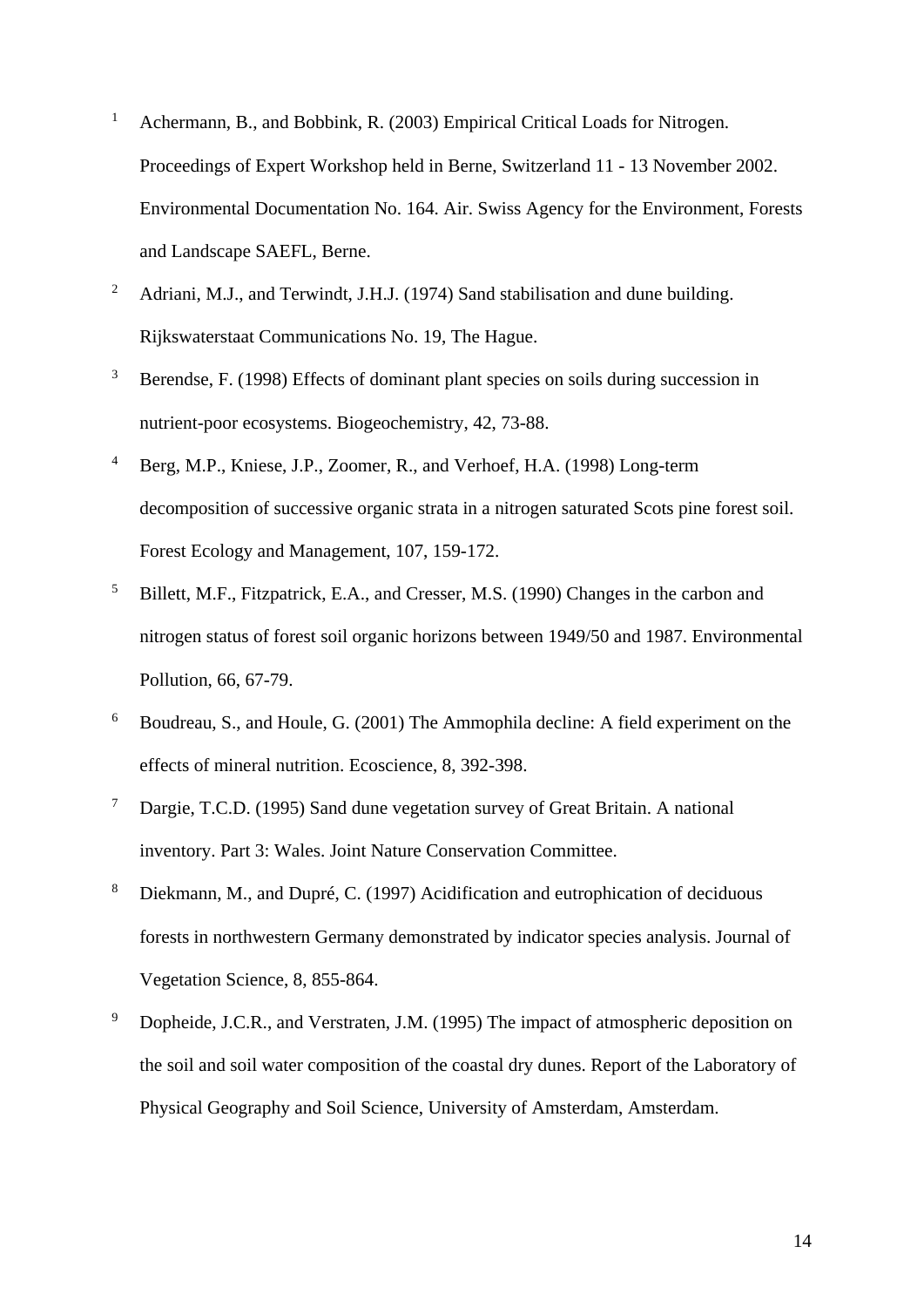- 10 Greipsson, S., and Davy, A.J. (1997) Responses of *Leymus arenarius* to nutrients: improvement of seed production and seedling establishment for land reclamation. Journal of Applied Ecology, 34, 1165-1176.
- <sup>11</sup> Haines-Young, R.H., Barr, C.J., Black, H.I.J., Briggs, D.J., Bunce, R.G.H., Clarke, R.T., Cooper, A., Dawson, F.H., Firbank, L.G., Fuller, R.M., Furse, M.T., Gillespie, M.K., Hill, R., Hornung, M., Howard, D.C., McCann, T., Morecroft, M.D., Petit, S., Sier, A.R.J., Smart, S.M., Smith, G.M., Stott, A.P., Stuart, R.C., and Watkins, J.W. (2000) Accounting for nature: assessing habitats in the UK countryside. DETR, London.
- 12 Heil, G.W., and Diemont, W.M. (1983) Raised nutrient levels change heathland into grassland. Vegetatio, 53, 113-120.
- <sup>13</sup> Hill, M.O., and Carey, P.D. (1997) Prediction of yield in the Rothamsted Park Grass Experiment by Ellenberg indicator values. Journal of Vegetation Science, 8, 579-586.
- <sup>14</sup> Hill, M.O., Mountford, J.O., Roy, D.B., and Bunce, R.G.H. (1999) Ellenberg's indicator values for British plants. ECOFACT Volume 2 technical annex. Institute of Terrestrial Ecology, Huntingdon.
- 15 Hope-Simpson, J.F. (1997). Dynamic plant ecology of Braunton Burrows, Southwestern England. Ecosystems of the World 2c. Dry Coastal Ecosystems. General aspects (Van der Maarel, E. ed. Elsevier, Amsterdam.
- <sup>16</sup> Houle, G. (1997) Interactions between resources and abiotic conditions control plant performance on subarctic coastal dunes. American Journal of Botany, 84, 1729-1737.
- <sup>17</sup> Johnson, P.E. (1979) Nutritional problems associated with the revegetation of eroded sand dunes. PhD Thesis, University of Liverpool.
- 18 Jones, M.L.M., Hayes, F., Brittain, S.A., Haria, S., Williams, P.D., Ashenden, T.W., Norris, D.A., and Reynolds, B. (2002) Changing nutrient budgets of sand dunes: Consequences for the nature conservation interest and dune management. 2. Field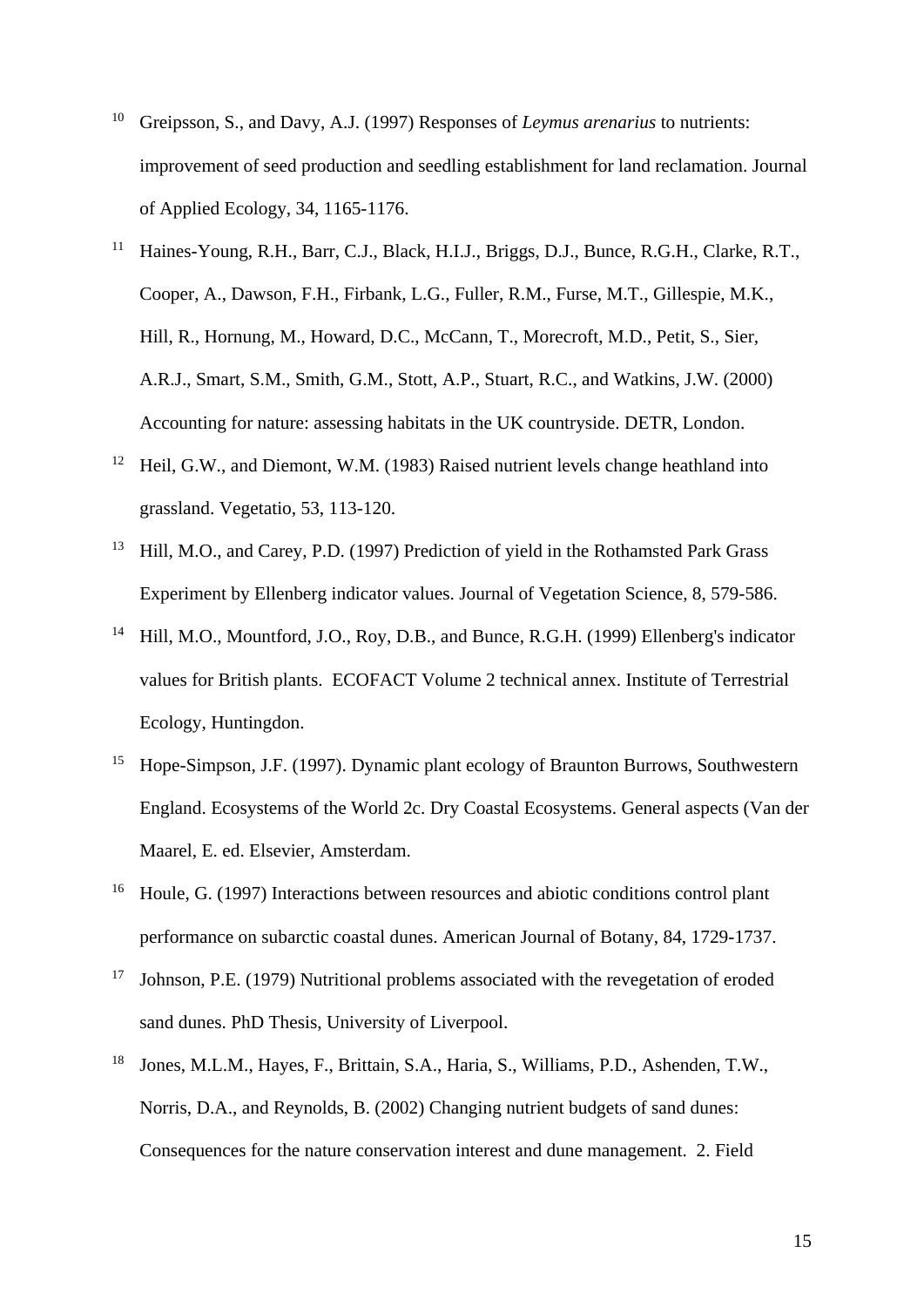survey. Contract Report September 2002. CCW Contract No: FC 73-01-347. CEH Project No: C01919. Centre for Ecology and Hydrology, Bangor.

- 19 Jones, M.L.M., Reynolds, B., Stevens, P.A., Norris, D., and Emmett, B.A. (2002) Changing nutrient budgets of sand dunes: Consequences for the nature conservation interest and dune management. 1. A review. Contract Report March 2002. CCW Contract No: FC 73-01-347. CEH Project No: C01919. Centre for Ecology and Hydrology, Bangor.
- 20 Ketner-Oostra, R. (2001). Expected positive effects of shoreface nourishment on the vegetation of calcium-poor dunes at Terschelling (The Netherlands). Coastal dune management. Shared experience of European Conservation Practice. Proceedings of the European Symposium *Coastal Dunes of the Atlantic Biogeographical Region* Southport, northwest England, September 1998. (Houston, J.A., Edmondson, S.E., and Rooney, P.J. eds.), pp. 59-62. Liverpool University Press.
- <sup>21</sup> Koerselman, W., and Meuleman, A.F.M. (1996) The vegetation N:P ratio: A new tool to detect the nature of nutrient limitation. Journal of Applied Ecology, 33, 1441-1450.
- <sup>22</sup> Kooijman, A.M., and Besse, M. (2002) The higher availability of N and P in lime-poor than in lime- rich coastal dunes in the Netherlands. Journal of Ecology, 90, 394-403.
- <sup>23</sup> MAFF (1986) The analysis of agricultural materials. MAFF/ADAS Reference Book 427. HMSO, London.
- <sup>24</sup> Melman, T.C.P., Clausman, P.H.M.A., and Udo de Haes, H.A. (1988) The testing of three indicator systems for trophic state in grasslands. Vegetatio, 75, 143-152.
- <sup>25</sup> NEGTAP (2001) Transboundary Air Pollution: Acidification, Eutrophication and Ground-Level Ozone in the UK. National Expert Group on Transboundary Air Pollution, Edinburgh.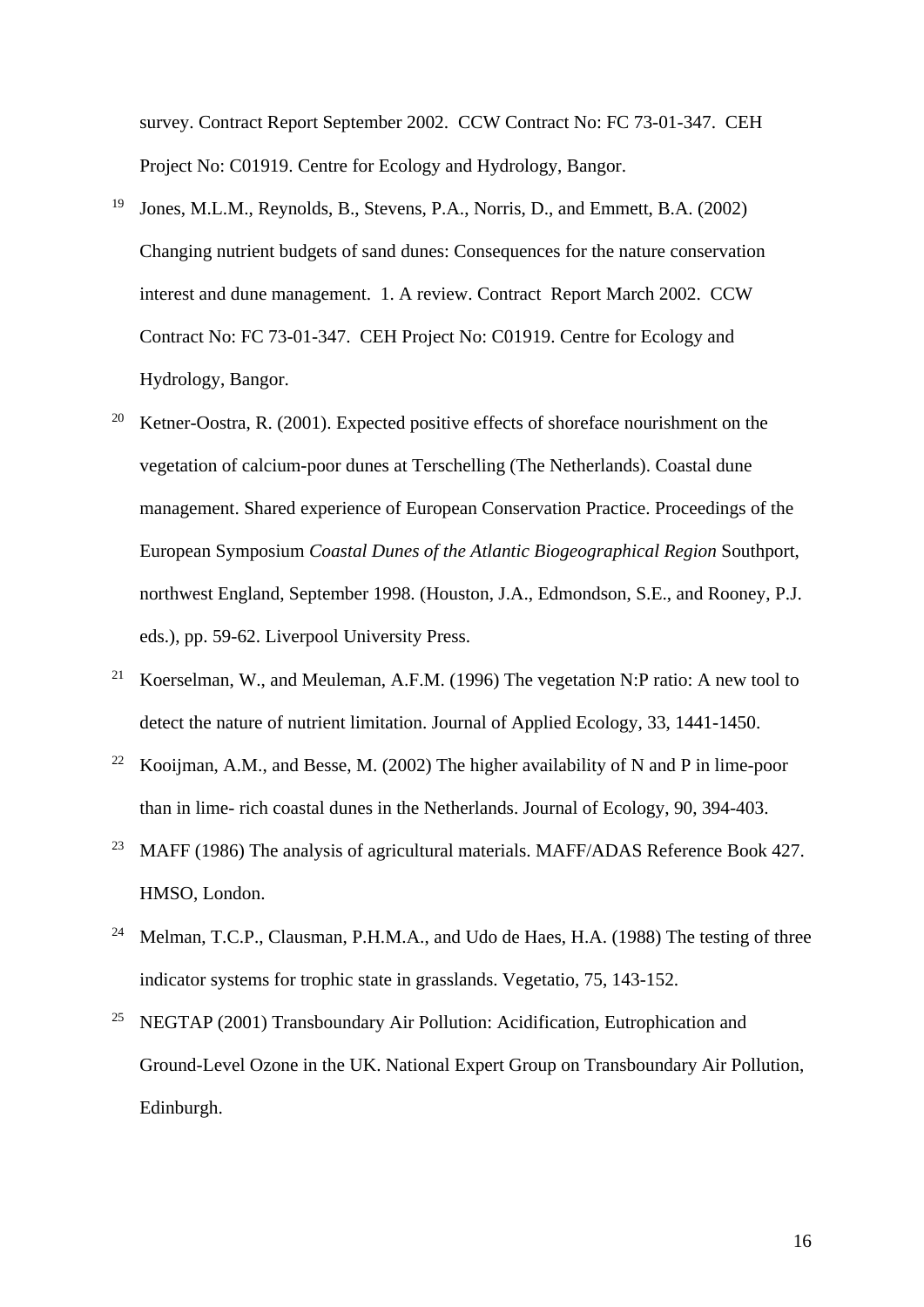- <sup>26</sup> Ovesen, C.H. (2001). Management of Danish dunes today: Theory and practice. Coastal dune management. Shared experience of European Conservation Practice. Proceedings of the European Symposium *Coastal Dunes of the Atlantic Biogeographical Region*  Southport, northwest England, September 1998. (Houston, J.A., Edmondson, S.E., and Rooney, P.J. eds.), pp. 302-305. Liverpool University Press.
- 27 Pavlik, B.M. (1983) Nutrient and productivity relations of the dune grasses *Ammophila arenaria* and *Elymus mollis* .2. Growth and patterns of dry-matter and nitrogen allocation as influenced by nitrogen supply. Oecologia, 57, 233-238.
- <sup>28</sup> Pemadasa, M.A., and Lovell, P.H. (1974) The mineral nutrition of some dune annuals. Journal of Ecology, 62, 647-657.
- <sup>29</sup> Pitcairn, C.E.R., Fowler, D., Leith, I.D., Sheppard, L.J., Sutton, M.A., Kennedy, V., and Okello, E. (2003) Bioindicators of enhanced nitrogen deposition. Environmental Pollution, 126, 353-361.
- Radley, G.P. (1994) Sand dune vegetation survey of Great Britain. A national inventory. Part 1: England. Joint Nature Conservation Committee.
- <sup>31</sup> Ranwell, D. (1960) Newborough Warren, Anglesey. 3. Changes in the vegetation on parts of the dune system after the loss of rabbits by myxomatosis. Journal of Ecology, 48, 385- 395.
- <sup>32</sup> Rhind, P.M., Blackstock, T.H., Hardy, H.S., Jones, R.E., and Sandison, W. (2001). The evolution of Newborough Warren dune system with particular reference to the past four decades. Coastal dune management. Shared experience of European Conservation Practice. Proceedings of the European Symposium *Coastal Dunes of the Atlantic Biogeographical Region* Southport, northwest England, September 1998. (Houston, J.A., Edmondson, S.E., and Rooney, P.J. eds.), pp. 345-379. Liverpool University Press.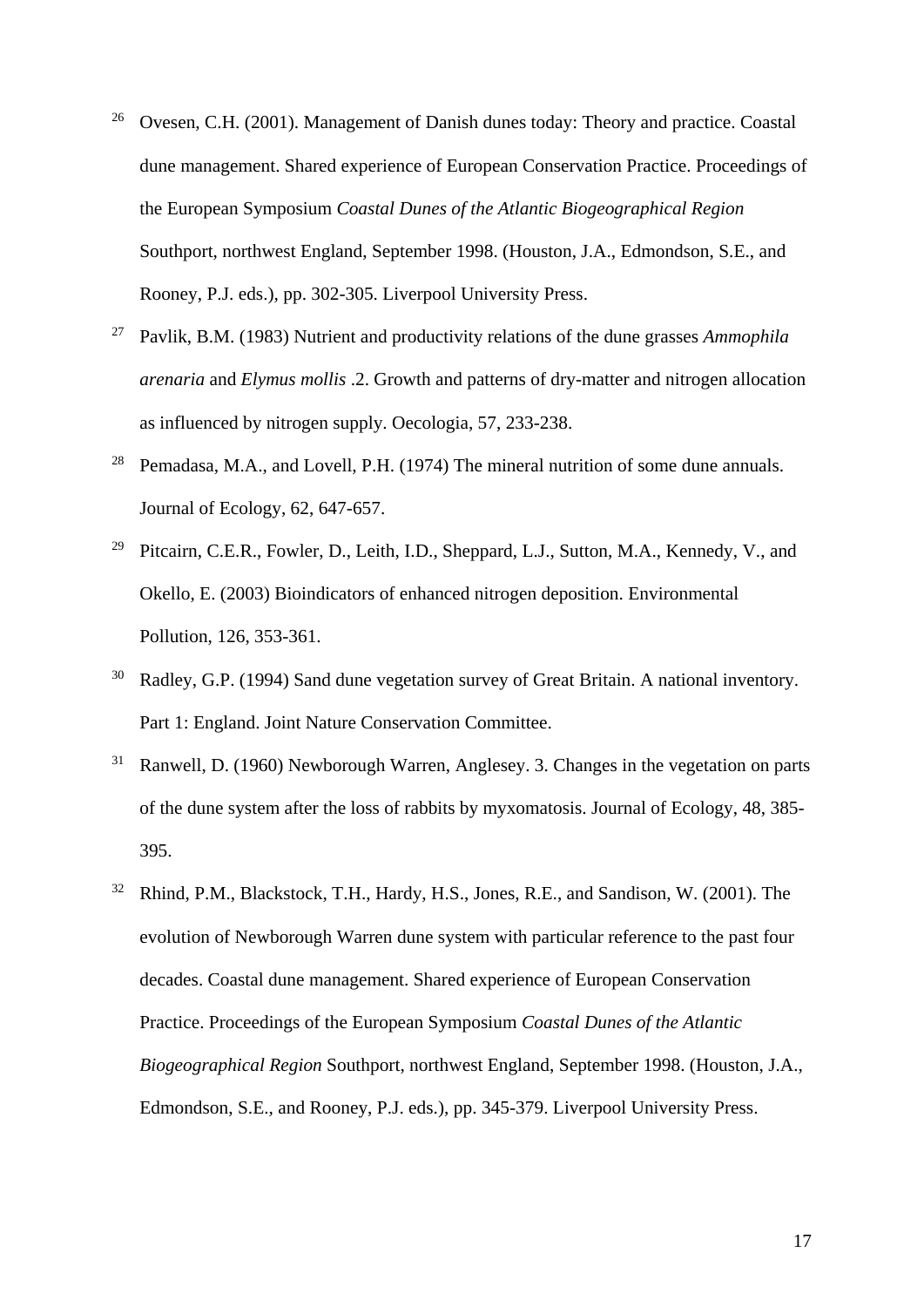- 33 Schaffers, A.P., and Sykora, K.V. (2000) Reliability of Ellenberg indicator values for moisture, nitrogen and soil reaction: a comparison with field measurements. Journal of Vegetation Science, 11, 225-244.
- 34 Siebel, H.N. (1993) Indicatiegetallen van bladen levermossen. IBN-rapport 047, Wageningen.
- 35 Stewart, W.D.P. (1967) Transfer of biologically fixed nitrogen in a sand dune slack system. Nature, 214, 603-604.
- <sup>36</sup> ten Harkel, M.J., van Boxel, J.H., and Verstraten, J.M. (1998) Water and solute fluxes in dry coastal dune grasslands: the effects of grazing and increased nitrogen deposition. Plant and Soil, 202, 1-13.
- $37$  ten Harkel, M.J., and van der Meulen, F. (1996) Impact of grazing and atmospheric nitrogen deposition on the vegetation of dry coastal dune grasslands. Journal of Vegetation Science, 7, 445-452.
- 38 Tomassen, H., Bobbink, R., Peters, R., Van der Ven, P., and Roelofs, J. (1999) Kritische stikstofdepositie in heischrale graslanden, droge duingraslanden en hoogvenen: op weg naar meer zekerheid. Eindrapport in het kader van het Stikstof Onderzoek Programma (STOP), 1977-1999. Katholieke Universiteit Nijmegen en Universiteit Utrecht, Nijmegen & Utrecht.
- 39 van der Eerden, L.J., Dueck, T.A., Berdowski, J.J.M., Greven, H., and van Dobben, H.F. (1991) Influence of NH<sub>3</sub> and (NH<sub>4</sub>)<sub>2</sub>SO<sub>4</sub> on heathland vegetation. Acta Botanica Neerlandica, 40, 281-296.
- <sup>40</sup> van der Laan, D. (1985) Changes in the flora and vegetation of the coastal dunes of Voorne (The Netherlands) in relation to environmental changes. Vegetatio, 61, 87-95.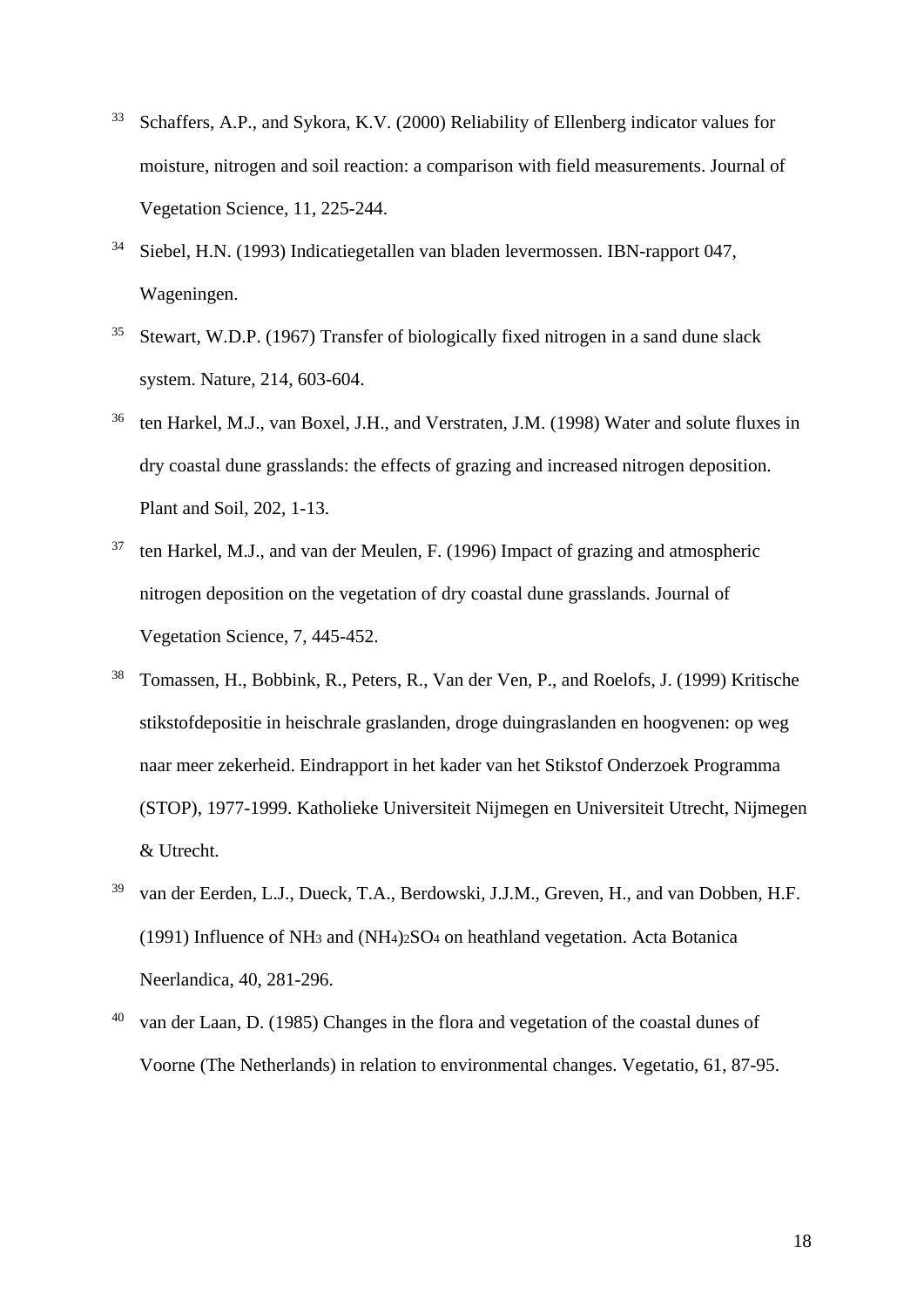- 41 van der Maarel, E., Boot, R., Van Dorp, D., and Rijntjes, J. (1985) Vegetation succession on the dunes near Oostvoorne, The Netherlands; a comparison of the vegetation in 1959 and 1980. Vegetatio, 58, 137-187.
- 42 Willis, A.J. (1963) Braunton Burrows: The effects on the vegetation of the addition of mineral nutrients to the dune soils. Journal of Ecology, 51, 353-374.
- 43 Willis, A.J. (1965) The influence of mineral nutrients on the growth of *Ammophila arenaria*. Journal of Ecology, 53, 735-745.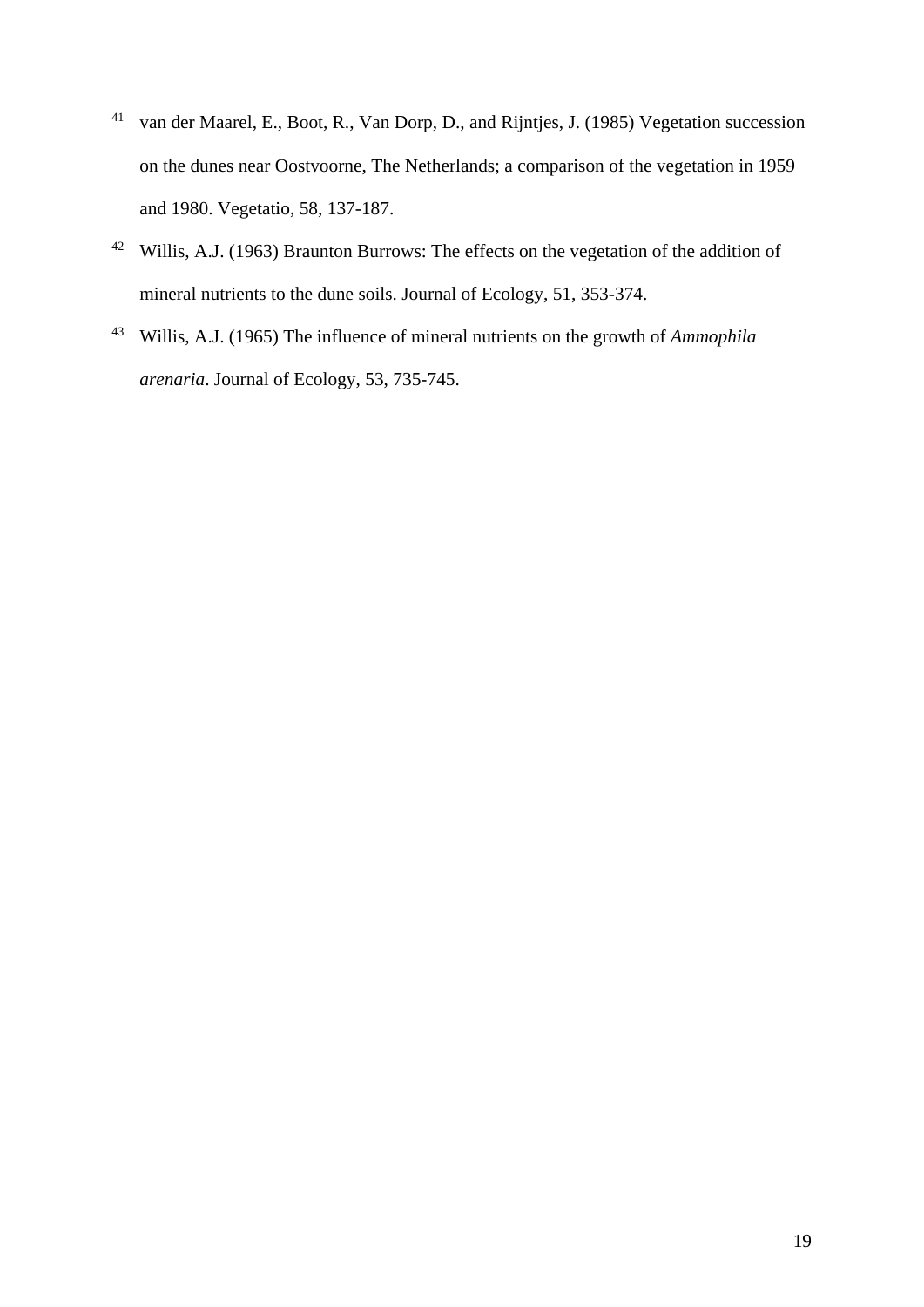**Table 1** Characterisation of the eleven sand dune sites surveyed in England and Wales, and three sites from the Outer Hebrides, Scotland included for comparison. \* Nitrogen deposition value for Great Yarmouth estimated using regression relationship of moss tissue N against calculated N inputs established from the other sites. † Nitrogen deposition estimated from NEGTAP (2001).

| Site name                                                                                                                                                 | Number<br>of sample<br>points | Approximate<br>latitude and<br>longitude                                                                       | pH range                                                                               | Range of<br>available soil<br>phosphorus<br>$(mg 100g$ dry<br>$soil-1$ )                                    | Calculated<br>nitrogen<br>deposition<br>$(kg N ha^{-1})$<br>$yr^{-1}$ ) |
|-----------------------------------------------------------------------------------------------------------------------------------------------------------|-------------------------------|----------------------------------------------------------------------------------------------------------------|----------------------------------------------------------------------------------------|-------------------------------------------------------------------------------------------------------------|-------------------------------------------------------------------------|
| <b>Wales</b>                                                                                                                                              |                               |                                                                                                                |                                                                                        |                                                                                                             |                                                                         |
| Newborough Warren, Ynys Mon                                                                                                                               | 8                             | 4:21W<br>53:08N                                                                                                | $4.5 - 7.2$                                                                            | $0.033 - 0.234$                                                                                             | 12.35                                                                   |
| Morfa Harlech, Meirionedd                                                                                                                                 | 8                             | 52:52N<br>4:08W                                                                                                | $4.9 - 7.1$                                                                            | $0.062 - 0.088$                                                                                             | 12.22                                                                   |
| Pembrey Coast, Carmarthenshire                                                                                                                            | 8                             | 51:40N<br>4:17W                                                                                                | $5.7 - 6.9$                                                                            | $0.034 - 0.065$                                                                                             | 10.31                                                                   |
| Kenfig Burrows, Glamorgan                                                                                                                                 | 8                             | 51:31N<br>3:44W                                                                                                | $5.7 - 6.7$                                                                            | $0.063 - 0.088$                                                                                             | 11.02                                                                   |
| Merthyr Mawr, Glamorgan                                                                                                                                   | 8                             | 51:29N<br>3:38W                                                                                                | $5.8 - 6.7$                                                                            | $0.066 - 0.092$                                                                                             | 15.38                                                                   |
| England<br>Ainsdale, Lancashire<br>Studland, Dorset<br>Great Yarmouth, Norfolk<br>Winterton, Norfolk<br>Seaton, County Durham<br>Bamburgh, Northumberland | 8<br>4<br>4<br>7<br>7<br>8    | 53:35N<br>3:04W<br>50:40N<br>1:57W<br>52:38N<br>1:45E<br>52:43N<br>1:42E<br>54:39N<br>1:10W<br>55:36N<br>1:42W | $4.5 - 6.6$<br>$3.1 - 6.0$<br>$3.8 - 6.6$<br>$3.3 - 6.5$<br>$5.7 - 6.7$<br>$5.5 - 6.7$ | $0.042 - 0.422$<br>$0.042 - 0.359$<br>Not measured<br>$0.068 - 0.379$<br>$0.271 - 0.345$<br>$0.080 - 0.117$ | 12.86<br>15.63<br>$19.49*$<br>29.4<br>25.22<br>19.33                    |
| Scotland (Hebrides)                                                                                                                                       |                               |                                                                                                                |                                                                                        |                                                                                                             |                                                                         |
| Baleshare, North Uist                                                                                                                                     | 3                             | 57:31N<br>7:27W                                                                                                | $6.3 - 6.8$                                                                            | Not measured                                                                                                | $9.8^{\dagger}$                                                         |
| Borve, Benbecula                                                                                                                                          | 3                             | 57:26N<br>7:24W                                                                                                | $6.4 - 7.1$                                                                            | Not measured                                                                                                | $8.5^{\dagger}$                                                         |
| Tobha Mor, South Uist                                                                                                                                     | 3                             | 57:17N<br>7:22W                                                                                                | $6.5 - 7.0$                                                                            | Not measured                                                                                                | $6.9^{\dagger}$                                                         |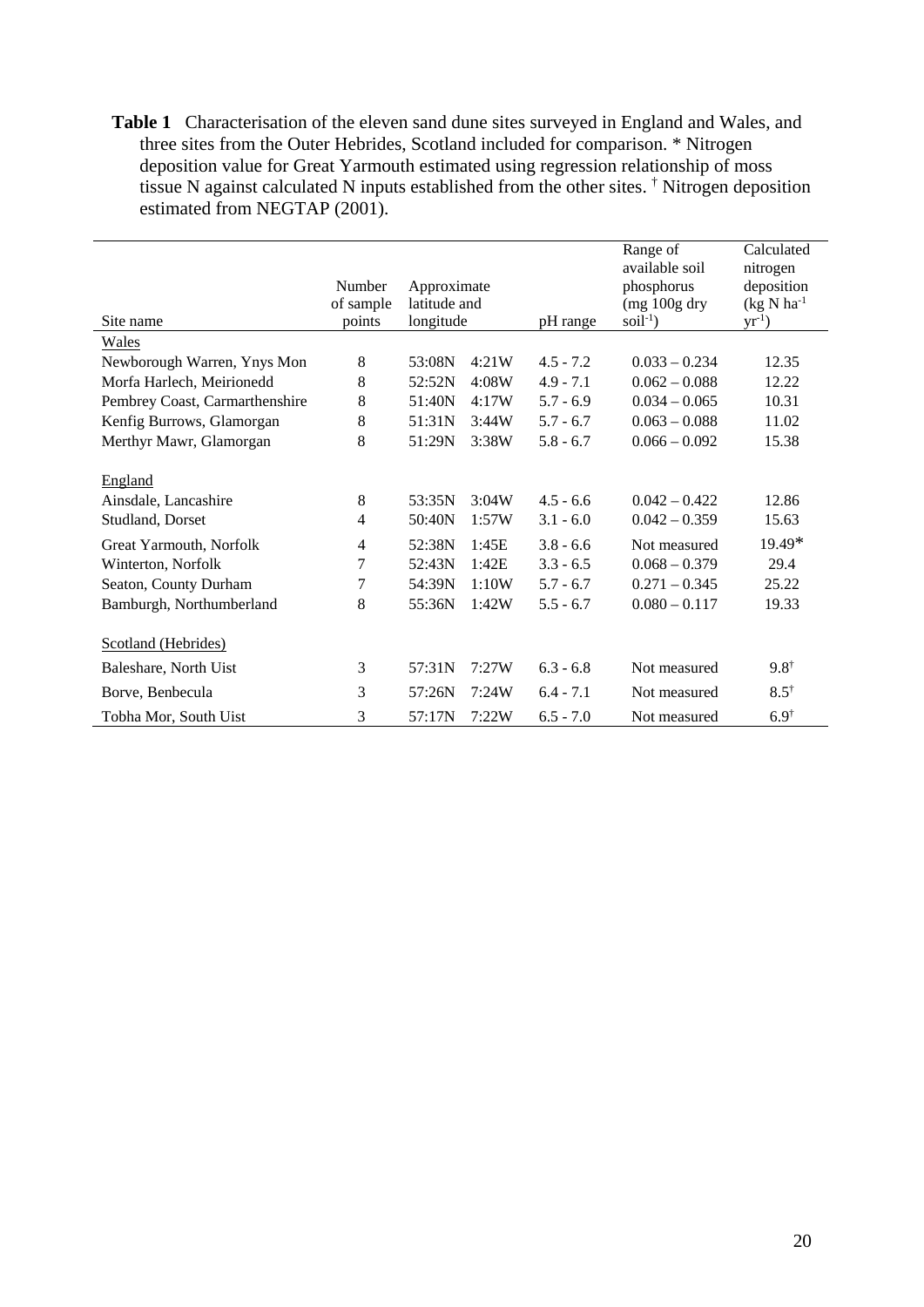**Table 2** Site mean values for soil and vegetation parameters measured during the survey, split by habitat type. Data in each cell show the mean across all sites (top line) and the variation between site means (minimum and maximum values – bottom line). Parameters showing a significant regression relationship with nitrogen inputs are shown in bold. The sign (+/-) indicates the slope of the relationship. (+/-)  $P < 0.1$ ; +/- $P < 0.05$ ; ++/-- $P < 0.01$ ; +++/--- $P < 0.001$ . Those with a hash (#) represent variables where the effect of soil pH was significant and pH was included as the first term in the regression in order to remove its effect from that of the nitrogen gradient.

|                                           | Mobile and semi-<br>Fixed dunes and |                   |                   |  |
|-------------------------------------------|-------------------------------------|-------------------|-------------------|--|
|                                           | fixed dunes                         | dune grasslands   | Dune slacks       |  |
|                                           |                                     |                   |                   |  |
| <b>Vegetation</b><br><b>Biomass</b>       | $1349 +$                            | # $1164 +$        | # 1274            |  |
| $(g m-2)$                                 | $(571 - 2463)$                      | $(408 - 1956)$    | $(664 - 1848)$    |  |
|                                           |                                     |                   |                   |  |
| Sward height                              | 57.5 $(+)$                          | 22.0              | 27.5              |  |
| (cm)                                      | $(27.5 - 89.2)$                     | $(2.0 - 43.4)$    | $(16.2 - 41.5)$   |  |
|                                           |                                     |                   |                   |  |
| Tissue N content                          | 0.84                                | 1.21              | 1.19              |  |
| (% )                                      | $(0.62 - 1.01)$                     | $(1.03 - 1.49)$   | $(0.94 - 1.67)$   |  |
| Vegetation N pool                         | $111 +$                             | # 132 $(+)$       | 148               |  |
| $(kg N ha-1)$                             | $(58 - 200)$                        | $(49 - 202)$      | $(76 - 223)$      |  |
|                                           |                                     |                   |                   |  |
| Species richness                          | 14.3                                | $21.0 -$          | 18.8              |  |
|                                           | $(9.0 - 20.5)$                      | $(13.1 - 28.8)$   | $(12.8 - 28.5)$   |  |
| Ellenberg N                               | 3.9                                 | 3.7               | 3.8               |  |
|                                           | $(3.1 - 4.3)$                       | $(2.5 - 4.4)$     | $(3.6 - 4.1)$     |  |
|                                           |                                     |                   |                   |  |
|                                           |                                     |                   |                   |  |
| Soil                                      |                                     |                   |                   |  |
| Available N                               | 0.24                                | $0.65 -$          | 0.47              |  |
| $(mg 100g$ dry soil <sup>-1</sup> )       | $(0.12 - 0.43)$                     | $(0.21 - 1.13)$   | $(0.16 - 0.79)$   |  |
| Available N                               | 59.0                                | 22.9              | 12.4              |  |
| (mg $100g$ organic matter <sup>-1</sup> ) | $(33.2 - 92.7)$                     | $(11.2 - 38.9)$   | $(2.9 - 26.0)$    |  |
|                                           |                                     |                   |                   |  |
| Soil total N                              | 0.032                               | 0.099             | 0.216             |  |
| (% )                                      | $(0.007 - 0.070)$                   | $(0.034 - 0.158)$ | $(0.088 - 0.385)$ |  |
| Soil N pool                               | 674                                 | 1604              | 2578              |  |
| $(kg \text{ N} \text{ ha}^{-1})$          | $(146 - 1251)$                      | $(722 - 2553)$    | $(1337 - 4365)$   |  |
|                                           |                                     |                   |                   |  |
| soil organic matter (OM)                  | 0.64                                | 3.34              | 5.13              |  |
| (% Loss on ignition)                      | $(0.22 - 1.47)$                     | $(1.20 - 7.89)$   | $(2.74 - 10.24)$  |  |
| Soil C:N ratio                            | Not analysed                        | $22.1 +$          | 23.1              |  |
|                                           |                                     |                   |                   |  |
|                                           |                                     | $(14.4 - 37.7)$   | $(18.4 - 28.4)$   |  |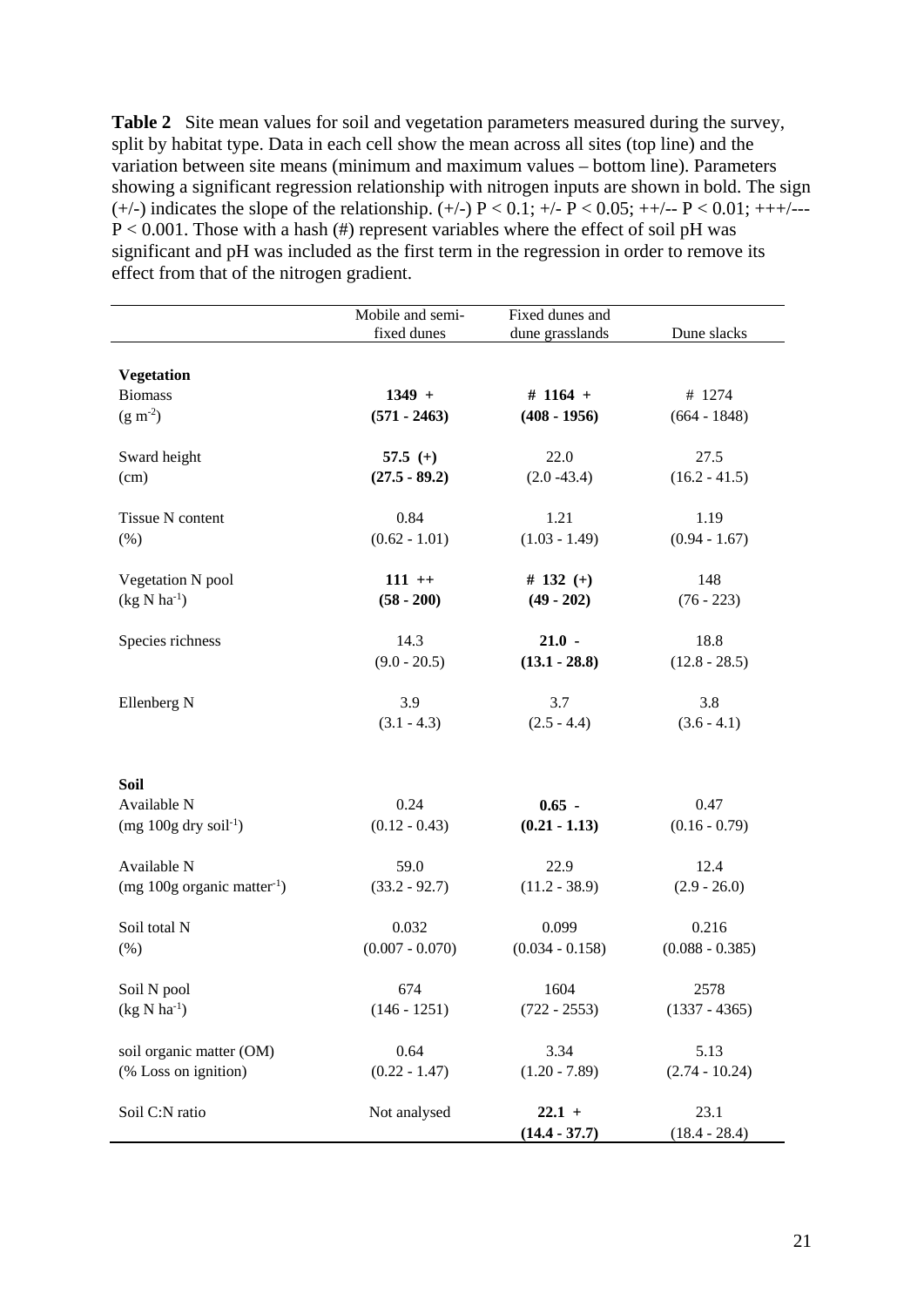Table 3 Site mean values of percentage cover of the four most common species, split by habitat type. For description of layout, refer to legend in **Table 2**.

|                      | Mobile and semi-<br>fixed dunes | Fixed dunes and<br>dune grasslands | Dune slacks  |
|----------------------|---------------------------------|------------------------------------|--------------|
| Ammophila arenaria   | 42.4 $(+)$                      | 8.8                                | Not analysed |
|                      | $(31.3 - 55.5)$                 | $(0 - 30.1)$                       |              |
| Carex arenaria       | 2.7                             | # 4.8 +                            | $2.3 +$      |
|                      | $(0 - 8.8)$                     | $(0.3 - 25.4)$                     | $(0 - 7.3)$  |
| Festuca rubra        | 14.5                            | # 17.9                             | 4.4          |
|                      | $(5.3 - 26.7)$                  | $(0 - 41.7)$                       | $(0 - 14.0)$ |
| Hypochaeris radicata | # 3.2                           | # $4.7$                            | $0.3$ ++     |
|                      | $(0.3 - 9.3)$                   | $(0.3 - 17.5)$                     | $(0 - 1.0)$  |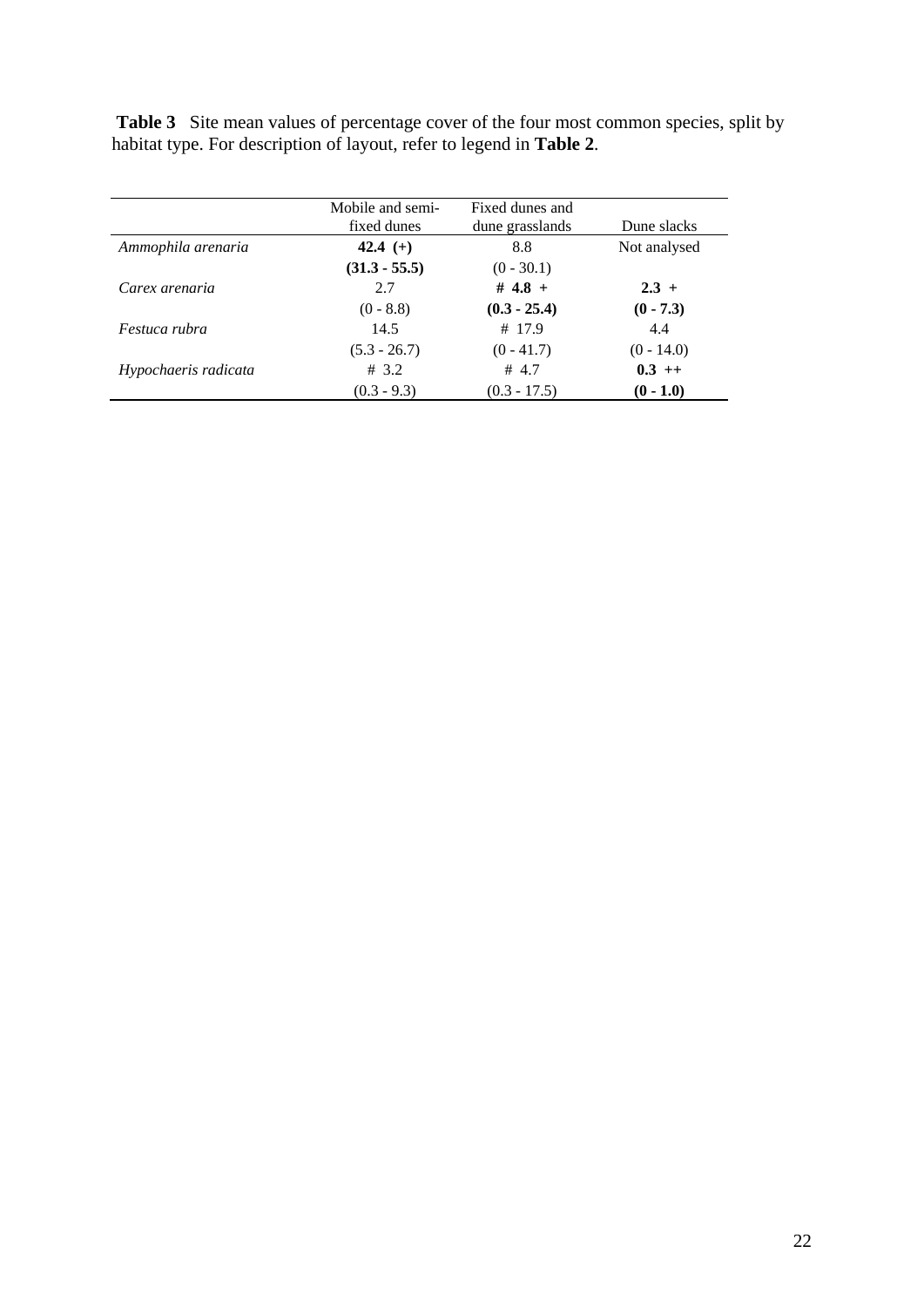**Fig. 1** Data from the mobile and semi-fixed dunes in relation to N inputs showing a) Above ground biomass (gm-2) and b) Sward height (cm). Filled diamonds represent calcareous sites, open squares represent acidic sites. Bars show  $\pm 1$  s.e.